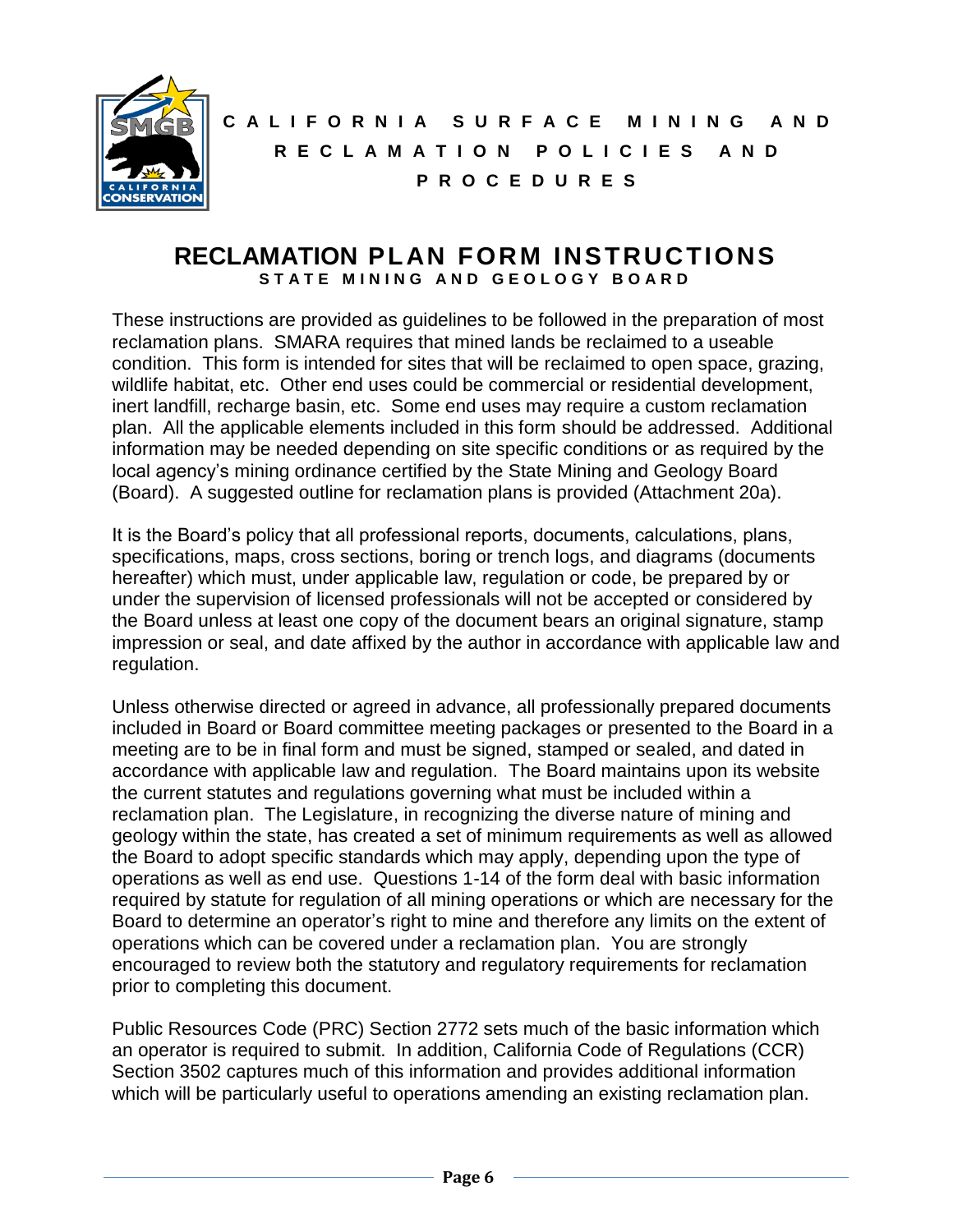CCR Section 3503 sets minimum reclamation practice standards. The CCR Sections 3700-3713 provide specific standards for different activities to be met by the operator in conducting reclamation activities. This section of the regulations will be critical to ensuring you submit a reclamation plan which meets applicable standards. CCR Section 3700 sets the applicability of these standards to operations. Not all of the standards may apply to your operation.

# **INSTRUCTIONS FOR COMPLETING A RECLAMATION PLAN**

A suggested outline for reclamation plans is attached to these instructions.

### **1. MINING OPERATION:**

Indicate the name of the company operating the mine, the name and telephone number of the site contact person, and the street address and mailing address (if different than street address) of the mine site. The site contact person is (1) the person in authority at the site of the operation, and (2) normally, the person with whom contact would be made should the lead agency require an immediate action be taken.

# **2. DESIGNATED AGENT:**

Each operation must designate a person who resides in California as its legal agent (PRC Section 2207). The designated agent is the person who will receive and accept legal documents for the mining operation on behalf of the legal owner. Indicate the name, mailing address, and telephone number of the designated agent. If the designated agent is the same person as the owner or site contact person, you may indicate "same as owner" or "same as site contact person" and leave the rest of this section blank.

# **3. LEGAL OWNER OF OPERATION:**

Indicate the name, mailing address, country (if other than the USA) and telephone number of the legal owner of the mining operation. The legal owner may be a person, corporation, government agency, or other entity. If the operation is owned in partnership, supply this information for each partner. If the legal owner is the same person as the owner or site contact person, you may indicate "same as owner" or "same as site contact person" and leave the rest of this section blank.

# **4. LANDOWNER:**

Indicate the name, mailing address, country (if other than the USA) and telephone number of the landowner(s). The landowner may be a governmental entity, such as the U.S. Forest Service, Bureau of land Management, or State Lands Commission.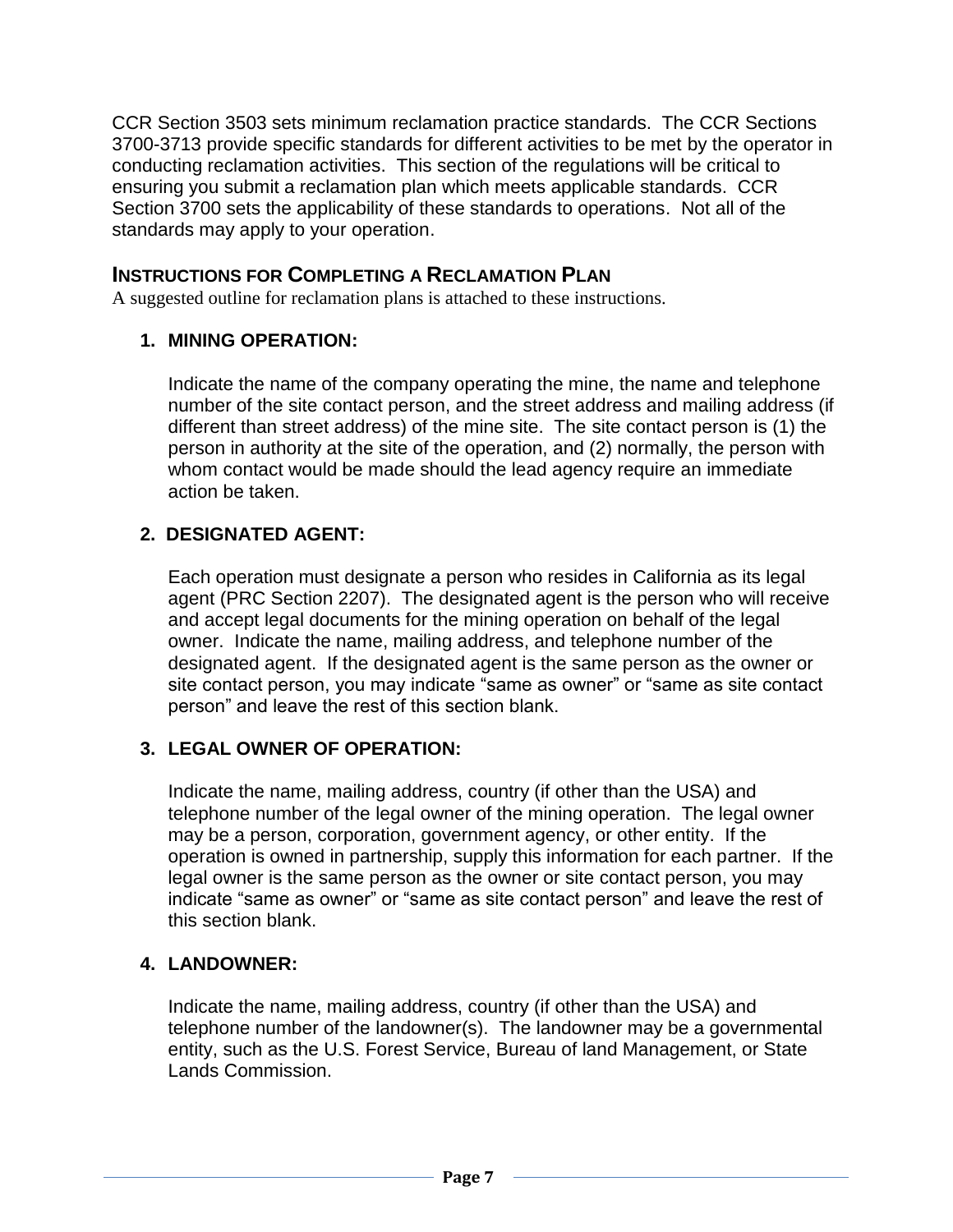### **5. LEGAL DESCRIPTION:**

Provide the legal description and current zoning of the area to be disturbed by surface mining operations.

### **6. LOCATION OF MINING OPERATION:**

Describe the location of the mining operation.

### **7. TYPE OF OPERATION**

Indicate the type of mining operation and whether it is in the 100-year flood plain or within a stream channel.

### **8. DISTURBED ACREAGE**

- a. Specify the anticipated total acres to be disturbed by surface mining operations and the anticipated total acres to be reclaimed.
- b. If this is an amendment to a reclamation plan for an existing mine, indicate the number of acres currently disturbed.
- c. Indicate the total number of acres anticipated to be disturbed at the end of the first year. This acreage should be used in developing a financial assurance cost estimate.

# **9. FINANCIAL ASSURANCE**

- a. If this is an existing mine, indicate the current financial assurance amount, the type of financial assurance mechanism, and expiration date.
- b. If this is a new mine, attach a financial assurance cost estimate (FACE). If there are proposed changes to an existing financial assurance, attach a FACE. The FACE should conform to the Financial Assurance Guidelines adopted by the State Mining and Geology Board.

### **10. PRE-1976 MINING**

- a. If surface mining operations were conducted on site prior to 1976, check yes.
- b. Clearly delineate on a map any areas that were disturbed by surface mining operations prior to 1976, and that have not been disturbed by surface mining operations after 1976.
- c. The reclamation plan must describe how all areas disturbed by surface mining operations after 1976 will be reclaimed.

# **11. DETERMINATION OF VESTED RIGHTS**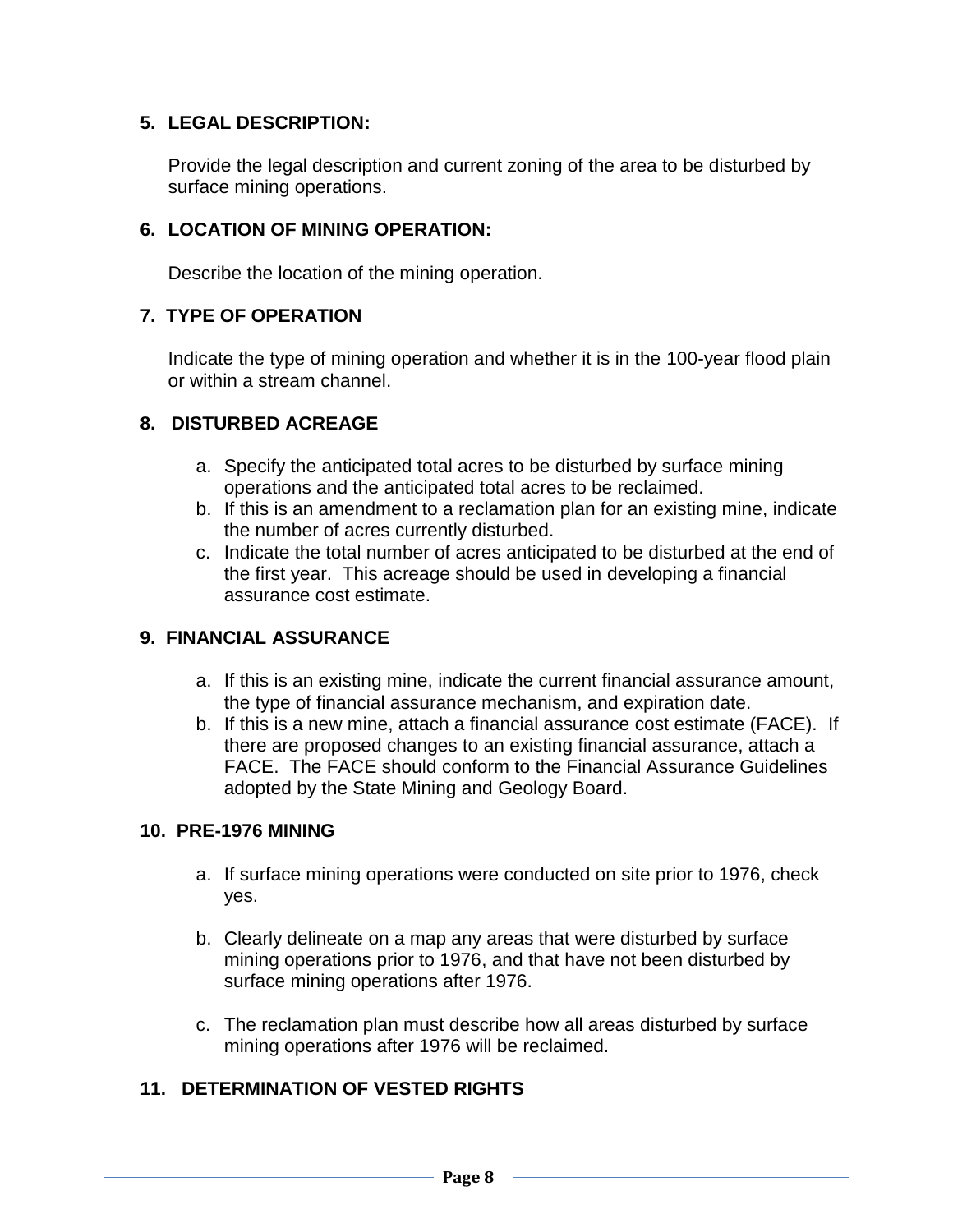- a. Operations that qualify for vested rights will not need a permit to conduct surface mining operations within the scope of the established vested right, but are required to obtain approval of a reclamation plan and financial assurances for all areas disturbed by surface mining operations after 1976.
- b. Check yes if you are currently operating under a vested right for all or a portion of the surface mining operation.
- c. Attach a copy of the vested rights determination.
- d. If a vested rights determination has not been made by the lead agency, check no.

#### **12. AGRICULTURAL LAND**

- a. Check yes if all or a portion of the area to be disturbed by surface mining operations is classified as prime or non-prime agricultural land by the U.S.D.A. Natural Resources Conservation Service.
- b. Check yes if all or a portion of the area to be disturbed by surface mining operations is currently under Williamson Act contract.

#### **13. COMMODITIES AND PRODUCTION**

A list of commodities with respective units of measure and sorted by category is available (Attachment B) as part of the Annual Report Instructions which can be found on OMR's website at [http://www.consrv.ca.gov/OMR/reporting\\_compliance/index.htm.](http://www.consrv.ca.gov/OMR/reporting_compliance/index.htm)

Provide the anticipated maximum total production to occur at the site for both the primary commodity to be mined and any other commodities to be mined.

#### **14. RECLAMATION PLAN MAPS AND NARRATIVE ATTACHMENTS**

Maps: Maps are a very useful way to clearly present the proposed surface mining operation. Maps included in the reclamation plan must be drawn to scale. The scale of the map depends on the total area to be disturbed by surface mining operations. Suggested map scales are as follows.

| Site size       | Suggested map scale       |
|-----------------|---------------------------|
| $3 - 6$ acres   | Not less than $1" = 50'$  |
| $10 - 20$ acres | Not less than $1" = 100'$ |
| 20 – 80 acres   | Not less than $1" = 200'$ |
| >80 acres       | Not less than $1" = 400'$ |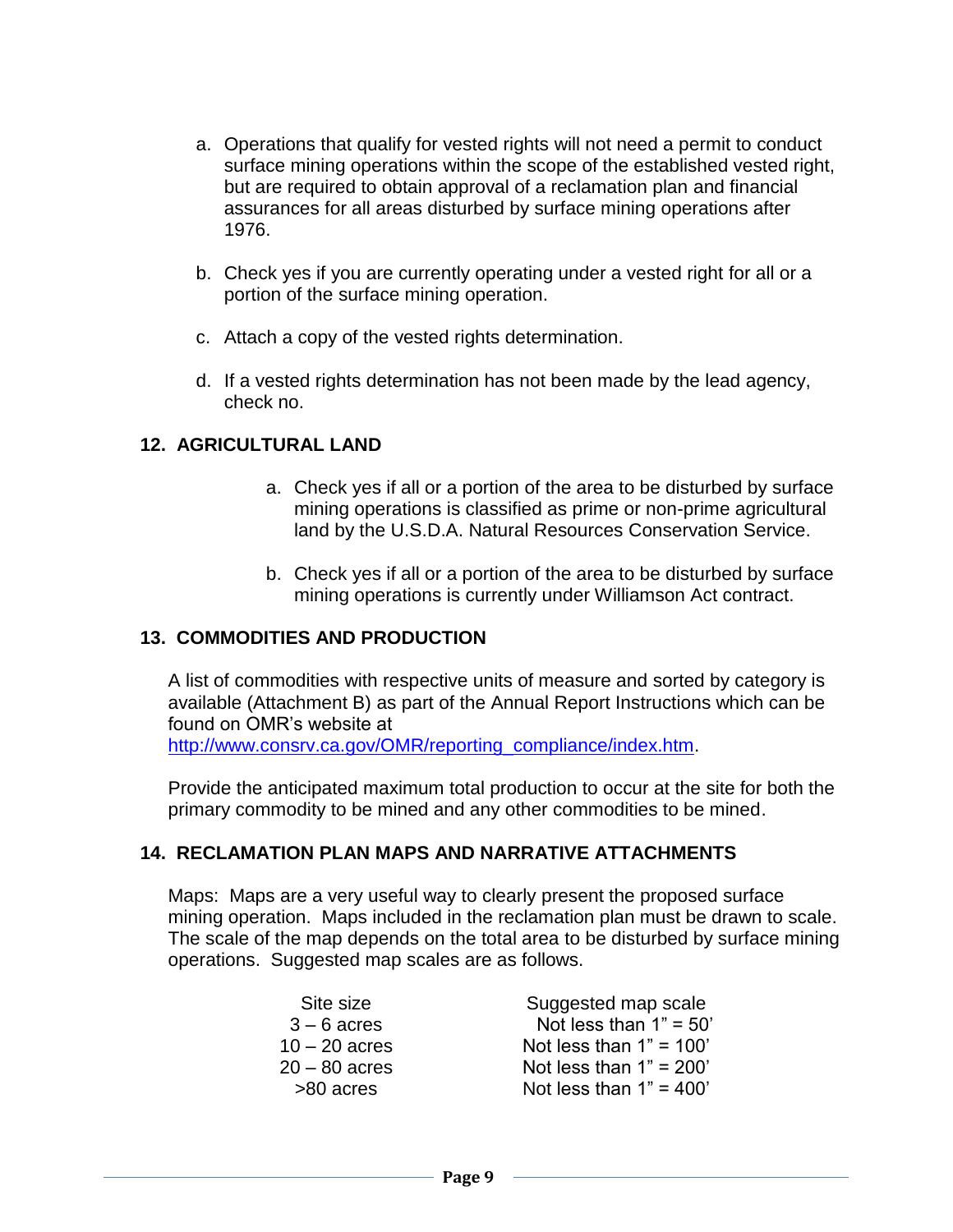At a minimum, maps must include the following:

- Legend: defines all symbols and patterns used on the map.  $\bullet$
- Title block with:
	- o Title of map.
	- o Name of the mine.
	- o Permit/reclamation plan number.
	- o Map number.
	- o Date of map.
	- o Preparer's name.
- North arrow.  $\bullet$
- $\bullet$ Both written and graphic scales
- Maps must be stamped and signed by a registered professional licensed.  $\bullet$ to do business in California.

The reclamation plan should include the following maps (SMARA 2772 and 2773(a), CCR 3711(b)):

- **a.** Location/Access map: shows the regional setting of the site and how to reach the site from the nearest highway. This type of map is commonly presented on a letter size page.
- **b.** Pre-mining topographic map: establishes the pre-mining topography, location, and setting of the mine site as it exists before mining, including:
	- o Property, permit, and reclamation plan boundaries.
	- o Zoning.
	- o Existing drainage patterns.
	- o Existing watercourses, ponds, and wetlands.
	- o Existing roads, pipelines, and utilities.
	- o Existing wells.
	- o Prime agricultural lands and areas under Williamson Act Contract.
	- $\circ$  Any areas disturbed prior to 1976 by mining that will not be disturbed by the proposed surface mining operations.
	- o Any other relevant pre-mining conditions.
- **c.** Topsoil resources map: shows topsoil thickness contours of area to be disturbed by surface mining operations.
	- o Where topsoil is limited, map thickness of soil/subsoil layer capable of being used to establish a rooting zone for revegetation of site.
	- o Locate soil stockpile locations and volumes.
	- o Include a table of estimated volumes of soil to be salvaged and used for reclamation.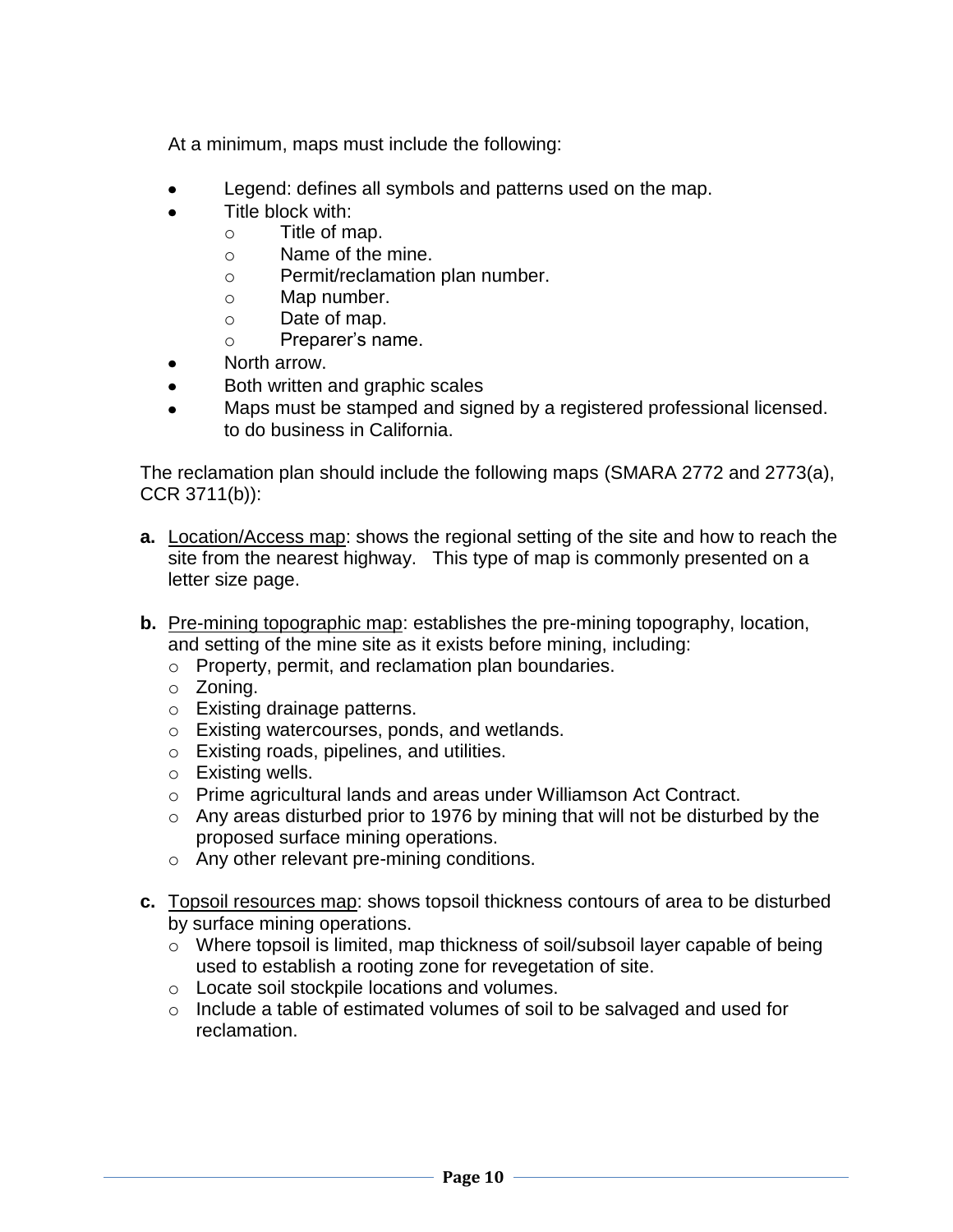- **d.** Mine plan map(s): shows how the deposit will be mined. The mine plan map should be accompanied by cross sections showing water table information, pit configuration, and geological structure. Other features to include:
	- o Property, permit, and reclamation plan boundaries.
	- o Proposed and existing roads, pipelines, and utilities.
	- o Pits (including phased mining plan) or any other proposed excavations (supported by geologic cross sections).
	- o Ore stockpile areas.
	- o Overburden and mine waste stockpiles (supported by cross sections).
	- o Setbacks from adjacent properties and from sensitive on-site areas.
	- o Buildings, processing facilities, and any other proposed infrastructure.
	- o Location of equipment storage areas.
	- o Location of topsoil stockpiles.
	- o Location of revegetation test plots.
	- o Temporary locations of erosion control facilities, including any sediment basins, benches, and berms.
	- o Location of proposed water wells.
	- o Any other information necessary to represent the proposed surface mining operations.
- **e.** Concurrent or phased reclamation plan map: SMARA requires a time schedule that will provide for the completion of surface mining on each segment of the mined lands so that reclamation can be initiated at the earliest possible time on those portions of the mined lands that will not be subject to further disturbance by the surface mining operation.
	- o Show the phases of mining and reclamation and indicate the sequence.
	- o Show the time schedule for completion of each phase of mining and reclamation.

The Board recognizes that market conditions may impact the timeframe in which an operation meets the site configuration at which concurrent or phased reclamation was set to begin. As such, a map is an invaluable tool for the Board to use during inspections to assess when an operation has met the physical site parameters at which it was scheduled to begin reclamation on portions of the site.

- **f.** Final reclamation plan map(s): establishes the post-mining topography and shows the site as it will appear after reclamation, including:
	- o Property, permit, and reclamation plan boundaries.
	- o Final elevations, contours, drainage patterns, and other topographic features.
	- o Remaining roads, structures, pipelines, and utilities.
	- o Permanent drainage and erosion control systems (with expanded view, if needed).
	- o Areas to be revegetated (by vegetation type).
	- o Watercourses, ponds, and wetlands.
	- o At least two cross sections (typically at right angles) that show original and final topography and water table.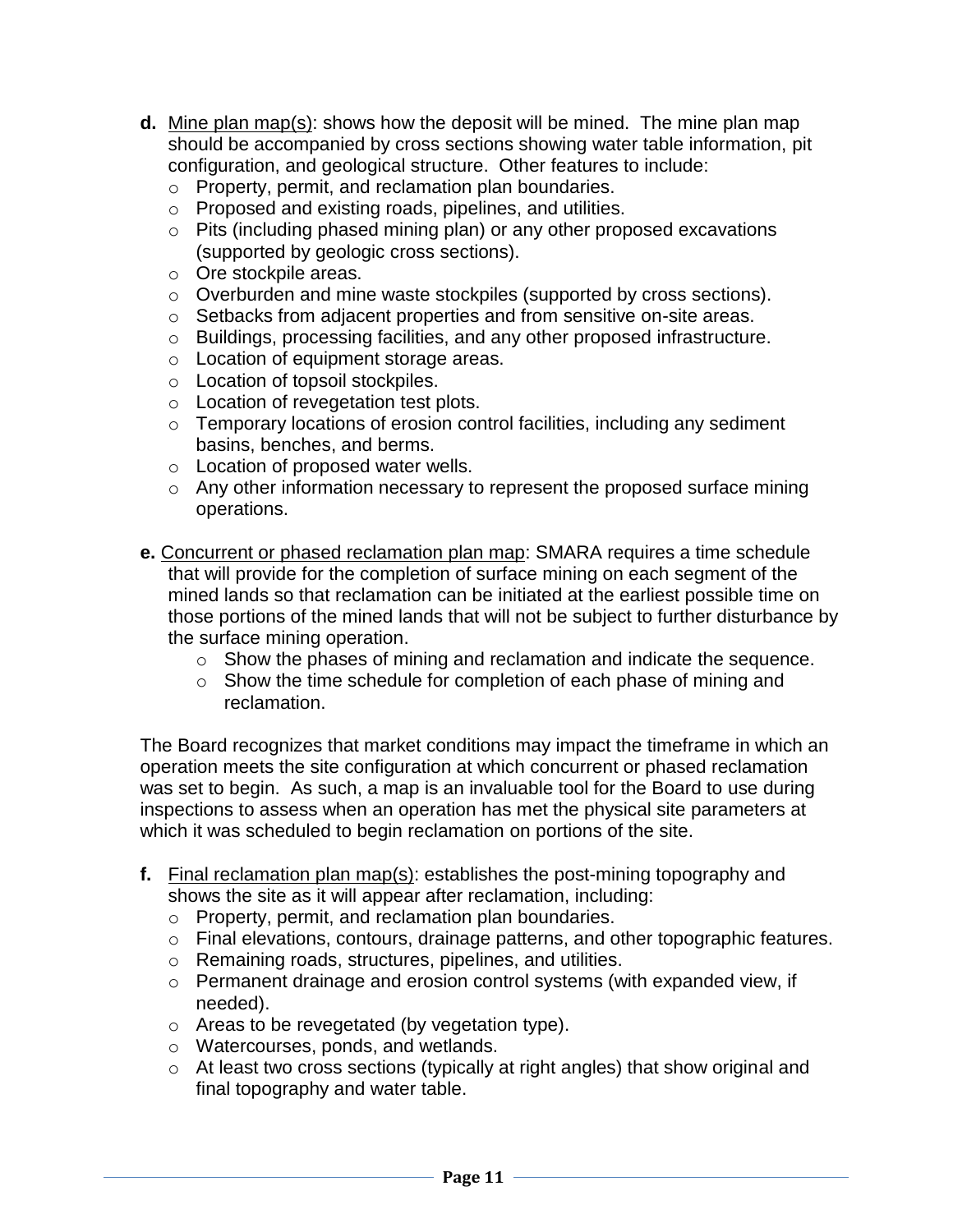# **g. Description of the Environmental Setting (CCR3502(b)(1))**

- Description of the physical setting :
	- o Describe the climate, precipitation (mean annual and 20-year/one hour storm), temperature (mean and historic highs and lows), and soils.
- Description of the biological resources:
	- o Describe the plant communities found on the site and the principal species in each.
	- o Baseline vegetation study results, including a species list, should be included for reference. Baseline studies should document density, percent cover, and species richness for each vegetation community on the site. In habitats dominated by herbaceous plants, such as grasslands, the density measurement is not necessary. If the site is previously disturbed, baseline vegetation data can be obtained from nearby undisturbed sites that are comparable to the mine site and compatible with the end use of the project.
	- o List sensitive resources such as special status animals and plants, wetlands, or sensitive habitats found or potentially occurring on the site.
- Description of the general geology of the area, using current references.
- Site specific geologic description:
	- o Discuss the mineralogy of the ore body and surrounding host rock.
	- o Discuss the chemical nature of the ore and waste rock.
	- o Describe surface and ground water resources. This may include flow estimates of affected watersheds, land and water uses in those watersheds, a discussion relating geologic setting to ground water regime and delineation of the hydrostratigraphic units, a water table (potentiometric) surface map and a hydrologic inventory (include any known wells and springs in affected areas).
	- o Describe the known stratigraphy, structure, and fault systems of the ore deposit and surrounding area.
	- o Geology reports must be signed and stamped by a professional licensed to do business in California and attached to the reclamation plan when it is submitted for approval.

### **h. Description of the Proposed Surface Mining Operations**

- Discussion of the mining plan (SMARA 2772(c)
	- o Describe the type of mining: open pit, quarry, in-stream, etc.
	- $\circ$  State the total anticipated area (acres) to be disturbed by surface mining operations.
	- o Include estimated initiation and termination dates (estimated month and year).
	- $\circ$  Describe the anticipated type of equipment that will be used to remove overburden and mine the ore body.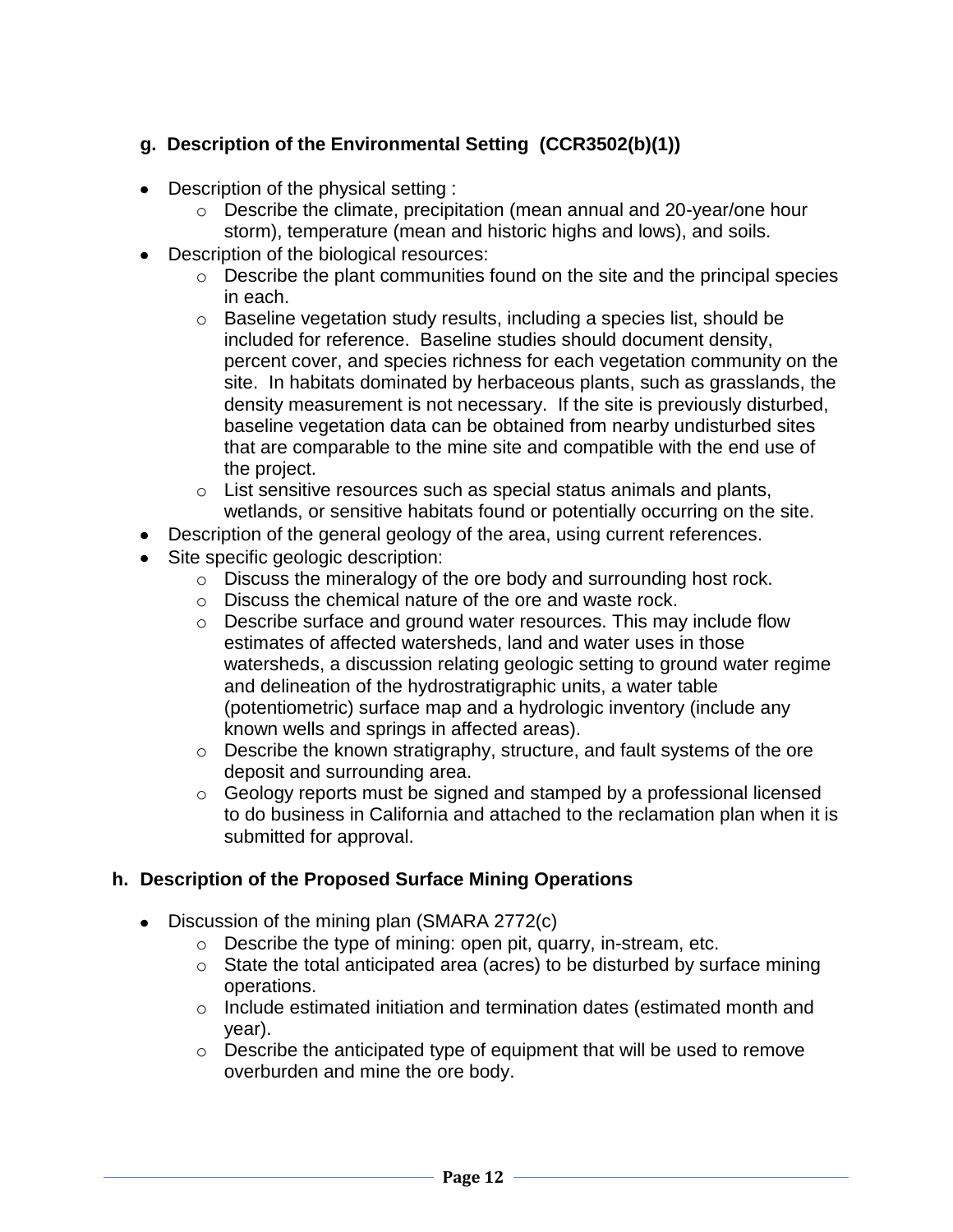- $\circ$  State the anticipated maximum depth of mining in feet in relation to a permanent survey point or mean sea level elevation.
- $\circ$  Include a cross section showing the anticipated maximum depth of mining in relation to the water table. Cross section locations must be shown on the mine plan map.
- o Provide the estimated production of ore and waste (annual and total).
- o Describe the proposed ore processing methods and equipment.
- o Include a time schedule for mining that provides for reclamation as soon as possible following mining.
- o If mining will be phased to facilitate reclamation, show the phases on a map and include a table of ore and waste production by phase.
- o Describe precautions to protect public health and safety from surface mining and reclamation activities.
- Description of cut slopes (CCR 3502)
	- o Include cross sections that depict the design and gradient of cut slopes.
	- o Include a geotechnical report demonstrating that final cut slopes will be stable with a factor of safety appropriate for the end use.
	- o Geotechnical reports must be signed and stamped by a professional licensed to do business in California and attached to the reclamation plan when it is submitted for approval.
- Fill material placement and compaction (CCR 3704)
	- o Describe fill placement and compaction with reference to the end use and the appropriate engineering standards and technology.
	- o Describe the location and maximum depth and/or height of fill material.
	- o Where fill slopes will be steeper than 2:1 (horizontal:vertical), include a geotechnical report demonstrating that final fill slopes will be stable with a factor of safety appropriate for the end use.
	- o Where fill slopes will be steeper than 2:1 (horizontal:vertical), include evidence demonstrating that the final fill slopes can be successfully revegetated.
- Methods to be used for temporary drainage and erosion control (CCR 3706)
	- o Show locations of erosion control structures on the mine plan map.
	- o Include typical drawings of temporary erosion control structures.
	- o Estimate of the size (acres) of the drainage basin, mean annual precipitation, 20-year/one-hour storm event, and estimated runoff.
	- o Include specifications for culverts, settling ponds, catchment basins, sediment ponds, etc.
	- o Describe and show on maps any temporary drainage diversions and their design specifications.
- Instream mining (CCR 3710)
	- o Include any permit requirements or guidelines from concerned regulatory agencies such as the California Department of Fish and Game, National Marine Fisheries Service, Regional Water Quality Control Board, US Army Corps of Engineers, US Fish and Wildlife Service, or the California Department of Transportation. If permits have not yet been obtained, include a statement that mining will be conducted in compliance with such permits.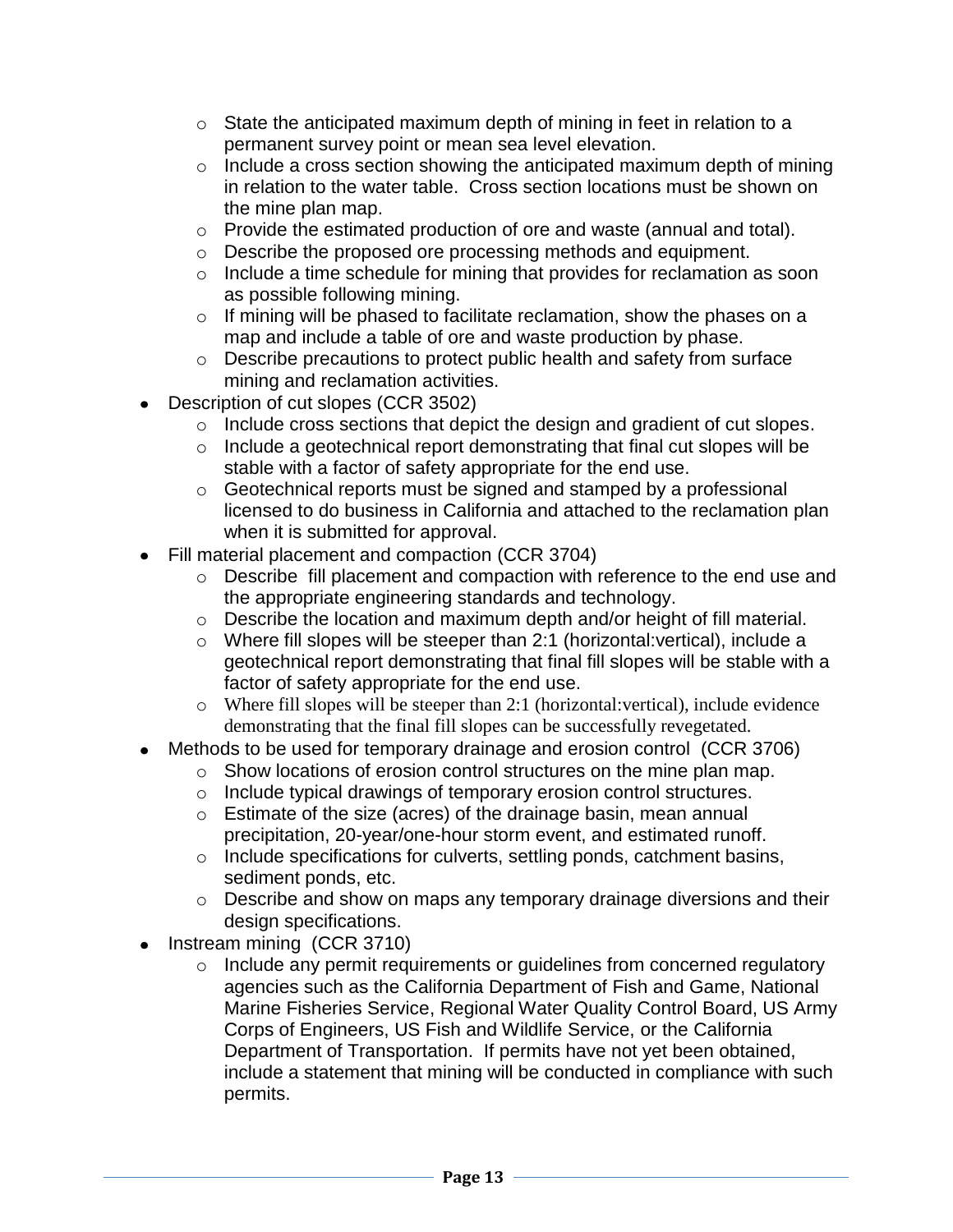- $\circ$  The Department of Fish and Game requires a Stream Bed Alteration Agreement (SBAA) for all mining activity that impacts a river or stream. Include a statement that mining will be conducted in compliance with this Agreement. A copy of the approved SBAA should be forwarded to the Board (as the SMARA lead agency) prior to the commencement of mining operations.
- $\circ$  Give locations of all in-stream mining operations within five miles both upstream and downstream, with a discussion of annual recruitment and potential cumulative impacts of the proposed mining operation and existing operations on the same reach.
- o Discuss potential impacts to any bridges, pipelines, or other structures that could be caused by changes in stream-bed elevations as a result of mining.
- o Describe any measures required to prevent entrapment of fish or restriction of spawning or migratory activities.
- o Describe how annual monitoring of changes in channel elevations and bank erosion will be done.

# **i. Detailed Description of Reclamation Activities**

Description of the proposed end use (SMARA 2772(c)

The reclamation plan should identify the proposed end use(s) and provide a detailed plan for reclaiming the site to the proposed end use(s). Potential future uses may be identified, but the plan need only describe reclamation for the proposed end use(s).

- $\circ$  Provide a description of the proposed end use(s) of the land after completion of reclamation. The end use will determine the species and methods used for revegetation.
- o Examples of end uses include agriculture, open space or wildlife habitat. Commercial, residential, or industrial development are generally future uses. Operators should consult the underlying zoning regulations for applicable end use(s).
- o If more than one end use is proposed, delineate areas to be reclaimed to each end use on the maps.
- o Include a discussion or statement on the anticipated impact (if any) of reclamation on future mining.
- Protection of fish and wildlife habitat and sensitive species (CCR 3503, 3703)
	- o Discuss impacts to wildlife habitat through removal of vegetation and shelter, roads that interrupt migration or travel routes, noise, and human presence, and how these impacts will be minimized during and following surface mining operations.
	- o Include verification (from a qualified biologist) of the presence or absence of any rare, endangered, threatened, species or species of special concern that could be impacted by the proposed surface mining operation. The California Dept. of Fish and Game and the U.S. Fish and Wildlife Service can provide recommendations for habitat conservation, especially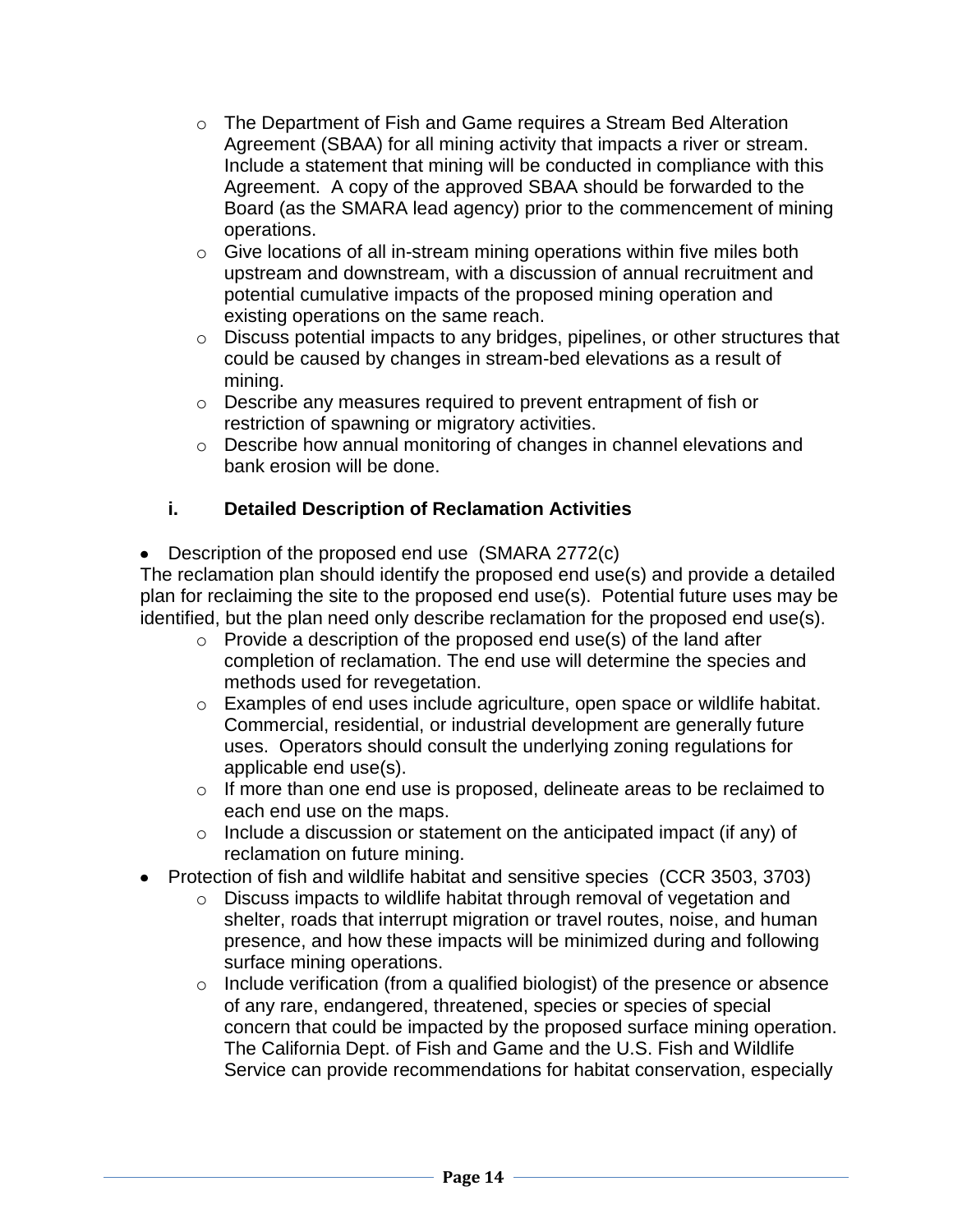in the case of sensitive species. Describe how sensitive species will be conserved or how impacts to them will be mitigated.

- o Delineate any wetlands on the pre-mining topographic map and provide acreages. Wetland delineation should be conducted according to US Army Corps of Engineers standards by a qualified professional, and the delineation report included in the reclamation plan. Describe how impacts to any wetlands on site will be avoided or mitigated at a minimum 1:1 ratio. Provide verification that consultation was undertaken with the U.S. Army Corps of Engineers and the California Department of Fish and Game if impacts to wetlands are unavoidable. Impacts to wetlands can largely be avoided by mapping wetlands with setbacks prior to initiation of the project.
- o Describe measures taken to prevent placement of spoils or dumps within wetlands, such as signing, fencing, and employee training.
- Provide the anticipated time schedule for mining phases and for reclamation (concurrent or phased reclamation) (SMARA 2772(c)(6))
	- o The reclamation plan must include a time schedule for completion of each segment of mining so that reclamation can be initiated at the earliest possible time on those portions of the mined lands that will not be subject to further disturbance by the surface mining operation. Completed phases can be identified during routine SMARA mine inspections. Reclamation treatments can be evaluated and refined as needed. Successful incremental reclamation will allow the release of a portion of the financial assurances (PRC Section 2773.1) held to ensure that reclamation is accomplished.
	- o A time schedule for mining phases will help minimize the removal of vegetation prior to mining, and thereby minimize the effects of erosion.
- Mine closure (CCR Section 3713)
	- o Describe specific means by which all shafts, tunnels, portals or openings will be gated or otherwise protected from public entry, while maintaining access for wildlife.
	- o Describe how all drill holes, water wells, monitoring wells, etc. will be abandoned according to appropriate statutes and ordinances, unless they will be used for reclamation purposes or for the end use.
	- o Describe how all structures and equipment are to be dismantled and removed prior to mine closure unless they are necessary for the proposed end use.
	- $\circ$  If any structures or equipment are to remain after mining, the reclamation plan should include a discussion on why they are necessary for the proposed end use.
- Topsoil Salvage and Redistribution (CCR 3707, 3708, 3711)
	- "Topsoil" or "growth medium" refers to the upper six to eight inches of soil, including sandy or gravelly "nonsoils." The conservation and reapplication of topsoil is essential to the reclamation of mined lands since native soils contain seeds and microorganisms that can aid in revegetation. Conservation of topsoil or growth media may eliminate the need for the application of soil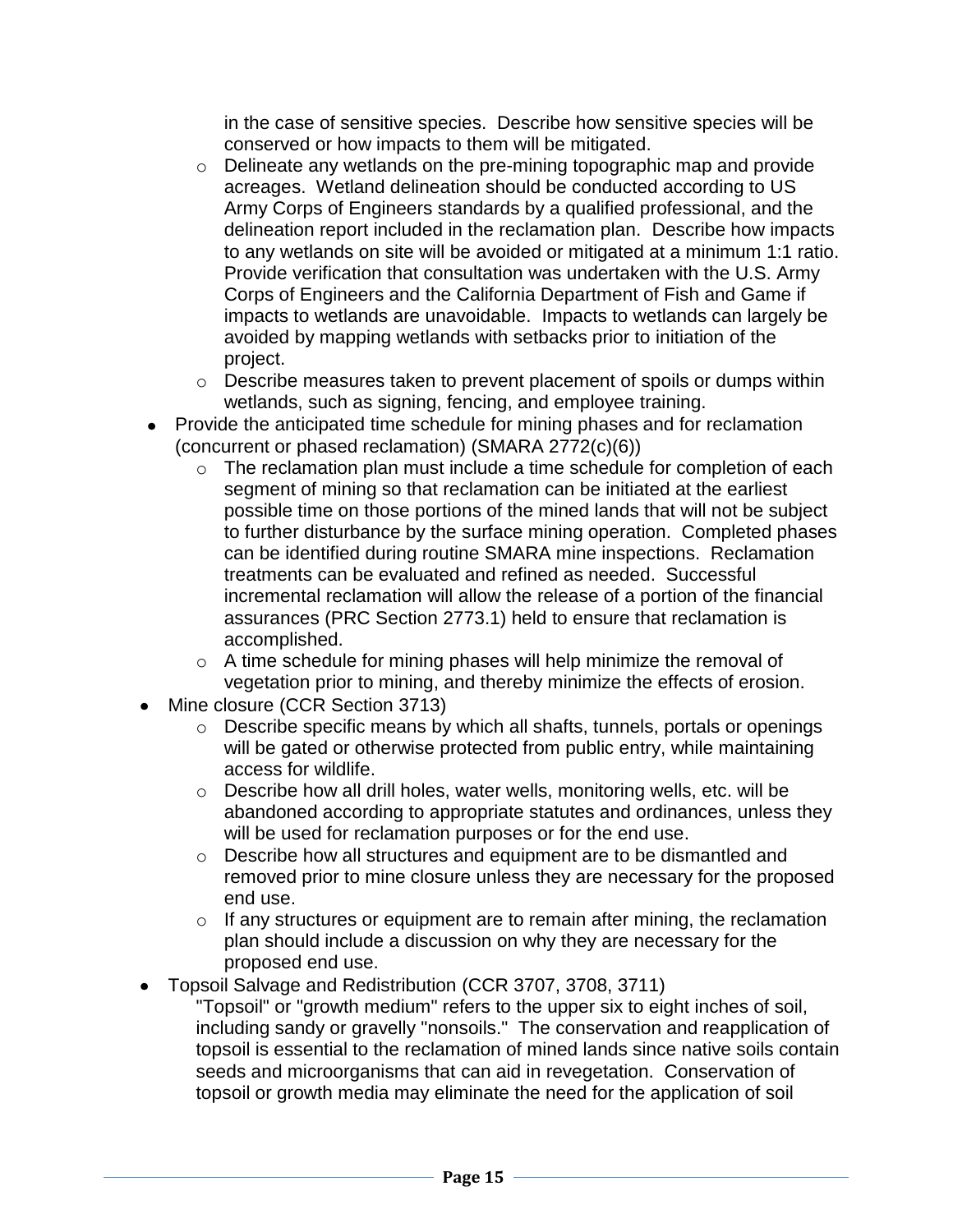amendments or fertilizers. The length of time growth medium is stored is critical. For example, soil microorganisms, especially mycorrhizal fungi, usually remain viable for a maximum of two or three years in an unvegetated stockpile. Seeding with native species may conserve some of the soil fungi until the soil is reapplied. If mining is of long duration and reclamation does not commence until ultimate mine closure, the stockpiled topsoil may essentially be sterile with respect to soil microorganisms. Soils stored for a long period of time still have a beneficial texture and nutrients and should still be saved. The establishment of a vegetative cover or other erosion control method is essential in minimizing wind and water erosion. The upper six to eight inches of soil should be salvaged separately for resoiling even if soils have very deep A horizon. The lack of an obvious A horizon boundary is often found in deep alluvial soils and in sandy or gravelly nonsoils.

- $\circ$  Describe how topsoil will be removed, stockpiled, and protected from erosion, preferably by seeding with an erosion control mix. Usually the top six to eight inches of soil is considered topsoil. Prime agricultural land requires removal and segregation of the top three soil horizons (where present) for later replacement in reverse order of removal.
- o Topsoil and mine waste stockpiles should be shown on maps, clearly identified in the field, and protected from equipment or other damage.
- o Where possible, topsoil removal should not precede mining by more than one year. Phased mining minimizes disturbance and facilitates early and successful reclamation and release of financial assurances.
- $\circ$  If the amount of topsoil needed to resoil a site is not available, other suitable growth media, such as fines or subsoil capable of supporting vegetation, can be used. Such material may need to be amended in order to improve soil structure.
- Water Quality (CCR 3710)
	- o Identify potential on-site contaminants and describe their control or disposal. Describe the disposal of imported wastes such as domestic garbage, chemicals, oil, or other materials.
	- o Regulations approved by the State Water Resources Control Board require that a mine site that discharges storm water that has contacted any overburden, raw material, intermediate products, finished products, by-products, or waste products located on the mine site obtain a National Pollutant Discharge Elimination System (NPDES) permit, obtain a general industrial activities Storm Water Permit, and submit a Storm Water Pollution Prevention Plan (SWPPP), as applicable. Waste Discharge Requirements (WDRs) must be approved by the Regional Water Quality Control Board for disposal of mine waste water. The statewide reclamation standards adopted by the Board require that water quality be protected in conformance with the Clean Water Act and Porter-Cologne Act. To demonstrate that the mine is in compliance with these laws,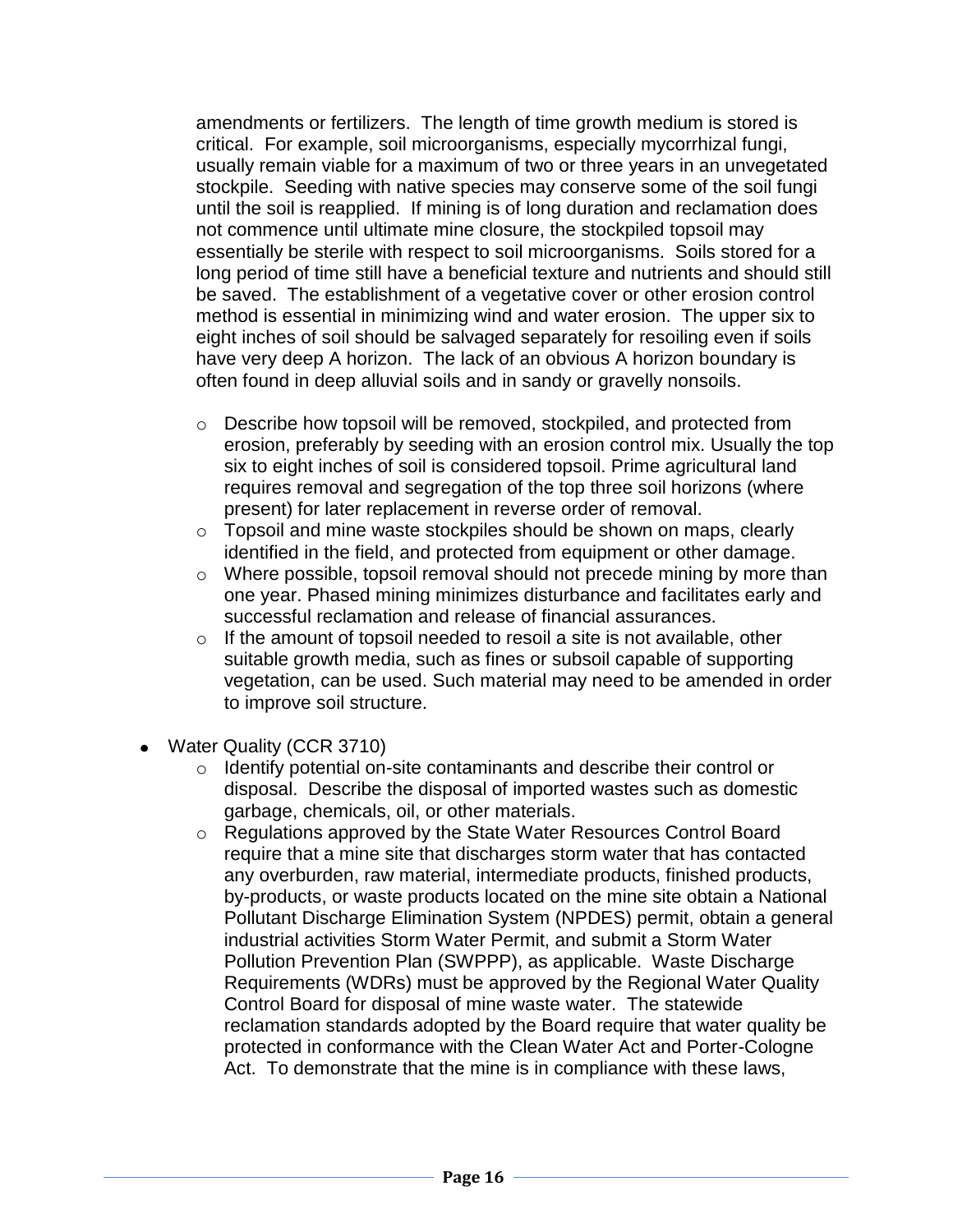provide a copy of the NPDES, WDRs, and SWPPP to the Board prior to commencement of mining operations.

- Drainage and Erosion Control (CCR 3503)
	- o An erosion and sediment control plan should be prepared and include data demonstrating that the facilities proposed are adequately designed to control erosion and sedimentation during mining and reclamation. Design specifications, placement, and maintenance procedures for erosion and sediment control facilities should be included in an erosion control plan. The erosion control plan should show proposed interim and final drainage patterns.
	- $\circ$  The control of off-site run-off is required during all phases of mine operations and reclamation. The reclamation plan should demonstrate that surface run-off will be contained within project boundaries.
	- o Erosion control measures should be designed to receive and control runoff from at least a 20 year-1 hour intensity storm event. Include the calculations that demonstrate the adequacy of the erosion control measures.
	- o Installation procedures and maintenance schedules should be included for erosion control facilities proposed for the project.
	- o Provide typical drawings of permanent erosion control structures and locate them on the reclamation plan map.
	- o Provide specifications for permanent ponds and sediment ponds, etc.
	- o Discuss any permanent drainage diversions and provide design specifications.
- Resoiling and site preparation (CCR 3503, 3704, 3705, 3707, 3711)
	- o In agricultural areas or areas to be revegetated, soils must be decompacted prior to topsoil spreading. Describe ripping or other measures used to loosen the substrate.
	- o Describe how roads will be stripped of roadbase materials, ripped, resoiled, and revegetated.
	- o Describe the means by which topsoil and suitable growth media shall be redistributed in a manner that results in a stable, uniform thickness consistent with the approved end use, site configuration, and drainage patterns. If there is an inadequate amount of topsoil to cover the site, stockpiled fine material and subsoil can be used. Such materials may need amendment for revegetation purposes.
	- o If the soil has been altered chemically, or consists of other material than native topsoil, a chemical analysis must be performed and the growth medium amended as necessary.
	- o The decision to apply soil amendments such as mulch, compost, or fertilizers can also be based on test plot results. If fertilization is used with native plants, a slow-release formula that will restore the altered soil to conditions similar to native reference soils is recommended.
	- o Vehicle access to the site should be kept to a minimum to prevent soil damage. Identify any temporary access roads and location of vehicle barriers on maps.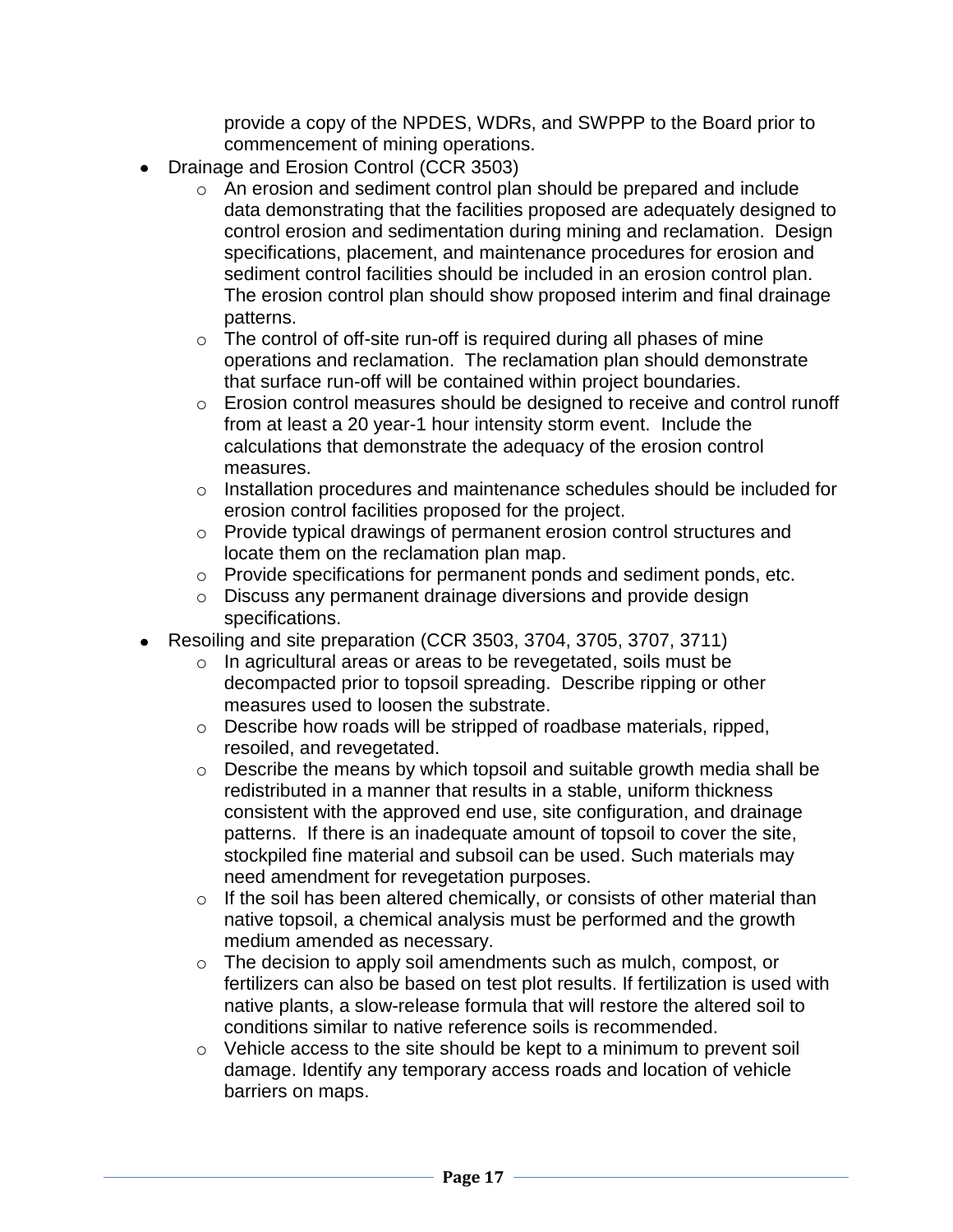Plant selection and planting methods (CCR Section 3705)

- o Plants used in revegetation should usually be native California species typical of the site, as determined by baseline survey data. Introduced (non-native) species may be used if they are necessary to meet the end uses specified in the reclamation plan (i.e. agriculture or a golf course),
- o Give seed mixes, application rates, and method of application.
- o Planting must correspond to the most favorable season of the year to ensure successful establishment. For example, seeding undertaken with the onset of the winter or spring rainy season can eliminate potential drought stress, as well as the need for irrigation. The correct season will vary be region, elevation, and habitat type. Provide a time schedule for planting at the optimal time of the year.
- o Give details about the sources and type of plant materials to be used. Use available research, test plot data, baseline data, and plant characteristics to select plants and methods that will result in long-term survival and selfsustaining vegetation. Include Latin names and seeding rates in pounds per acre of pure live seed.
- o The revegetation plan must clearly state what remedial actions will be undertaken if revegetation does not initially meet the performance criteria established.
- Erosion control during plant establishment (CCR 3705(l))
	- o Until plants become established, the soil surface will need to be protected from wind- and water-caused erosion. Techniques that can be employed include the application of a straw mulch through crimping or with a tackifier, the use of a wood fiber mulch and tackifier (hydromulch), the use of a tackifier or emulsion directly on the soil surface, or the use of a gravel mulch. Describe methods to be used in conjunction with other erosion control facilities, such as silt fences, perimeter berms that deflect water, or straw bales.
	- o Mulch material should be free of weed seeds that could create problems through the introduction of competing weeds. In dry areas, rice straw is preferred, as any weed contaminants would be wetland species and would not survive on dry sites. For the same reason, wheat or barley or other dry-farmed straw is preferred for wetland sites.
	- o Seed mixes are applied prior to mulching; container stock or cuttings are installed after the mulch.
- Irrigation (CCR 3705(l))
	- o The use of plants adapted to the site and scheduling planting at the proper season can minimize the need for irrigation.
	- o Describe irrigation methods and proposed schedule for irrigation, if any. Include any supplemental irrigation and criteria and schedule for supplying supplemental water if rainfall is insufficient for plant establishment.
	- o Demonstrate that the vegetation will be self-sustaining following cessation of irrigation for a period of at least two years.
	- o If the end land use entails formal landscaping, such as a golf course, the non-irrigated self-sustaining criterion does not apply. Another exception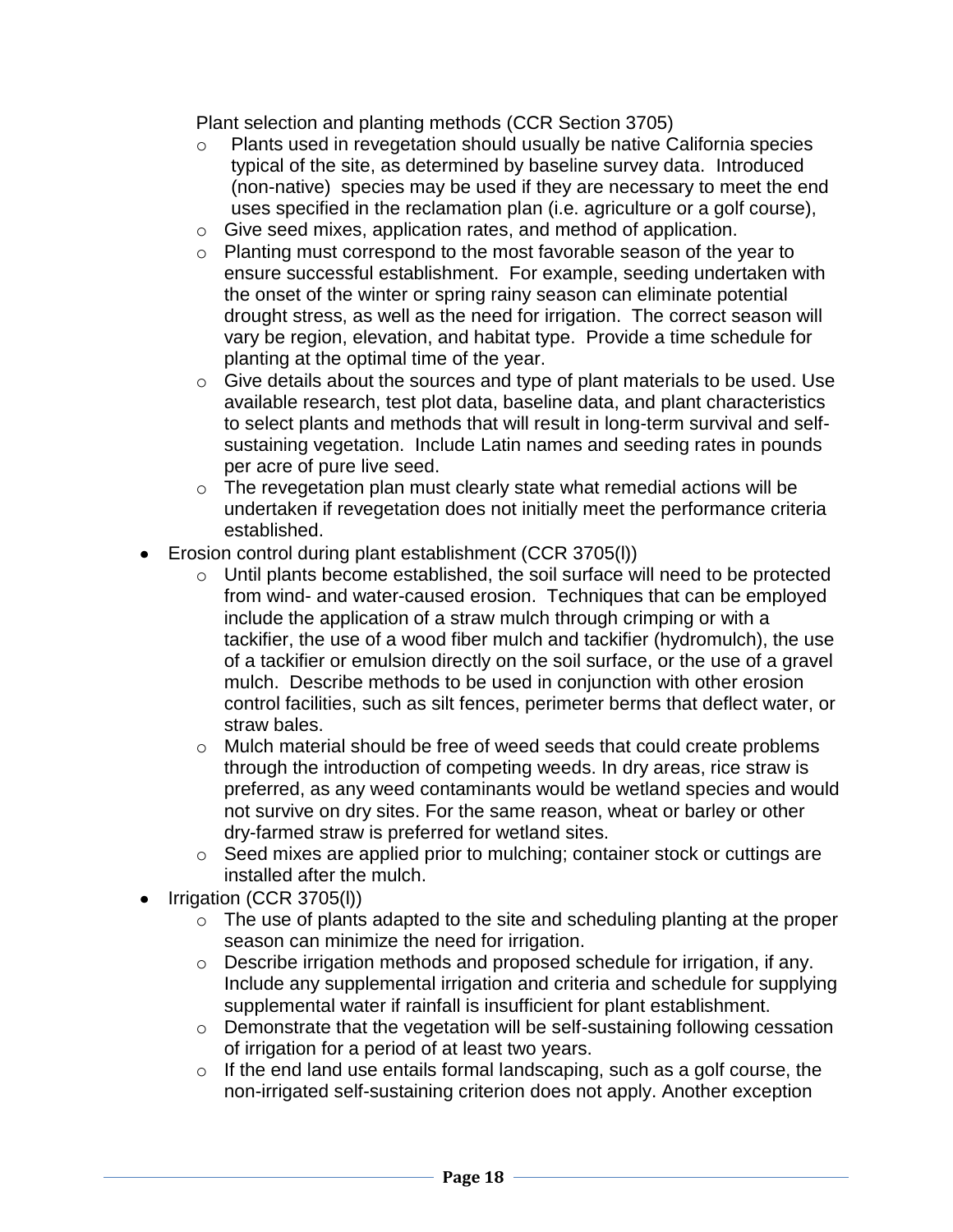would be an agricultural end use where irrigation is required for crop production.

- Weed management (CCR 3705(k))
	- o List potential weed species in the area that might affect the success of the proposed revegetation, spread to nearby areas, or pose a fire hazard.
	- o State action thresholds by species for weed infestations and proposed control measures to be used for each species.
	- o Some noxious weeds are managed by the California Department of Food and Agriculture. Information can be obtained from the Analysis and Identification Branch.
- Plant protection measures (CCR 3705(l))
	- o Fencing of revegetation areas is often necessary where grazing, vehicular access, and herbivory may occur. If installed, fencing should be maintained until revegetation is successfully completed.
	- o Tubing, cages, or shade structures around individual plants may also be necessary. The need for such measures may become evident through test plot data. Plant protection measures should be described in the reclamation plan.
- Vegetation test plots (CCR 3705(b))
	- o The use of test plots can assess planting procedures, the need for fertilizers or soil amendments, and irrigation regimes. Information gained from test plots is to be used to refine revegetation of the mine site. This approach can result in cost savings to the applicant since unnecessary treatments can be eliminated prior to full project revegetation.
	- o Include a test plot design in the reclamation plan describing variables to be tested, a monitoring program, and reporting mechanism. The design should specify the size and number of test plots, define what variables will be tested, and include a monitoring plan. A control plot should be established for comparison with the variables tested.
	- o The SMGB may waive the requirement to conduct test plots when the success of the proposed revegetation plan can be documented from experience with similar species and conditions or by relying on competent professional advice based on experience with the species to be planted.
- Monitoring plan  $(CCR 3705(m))$ 
	- o A reclamation monitoring and reporting plan should be described in the reclamation plan. The plan should describe what will be monitored, criteria for success, monitoring frequency, and include a reporting schedule.

# **15. RECLAMATION STANDARDS SUMMARY**

Reclamation plans are required to include specific performance standards that can be used to define final reclamation and release of financial assurances. The performance standards must be quantitative so they can be measured to determine success. Prior to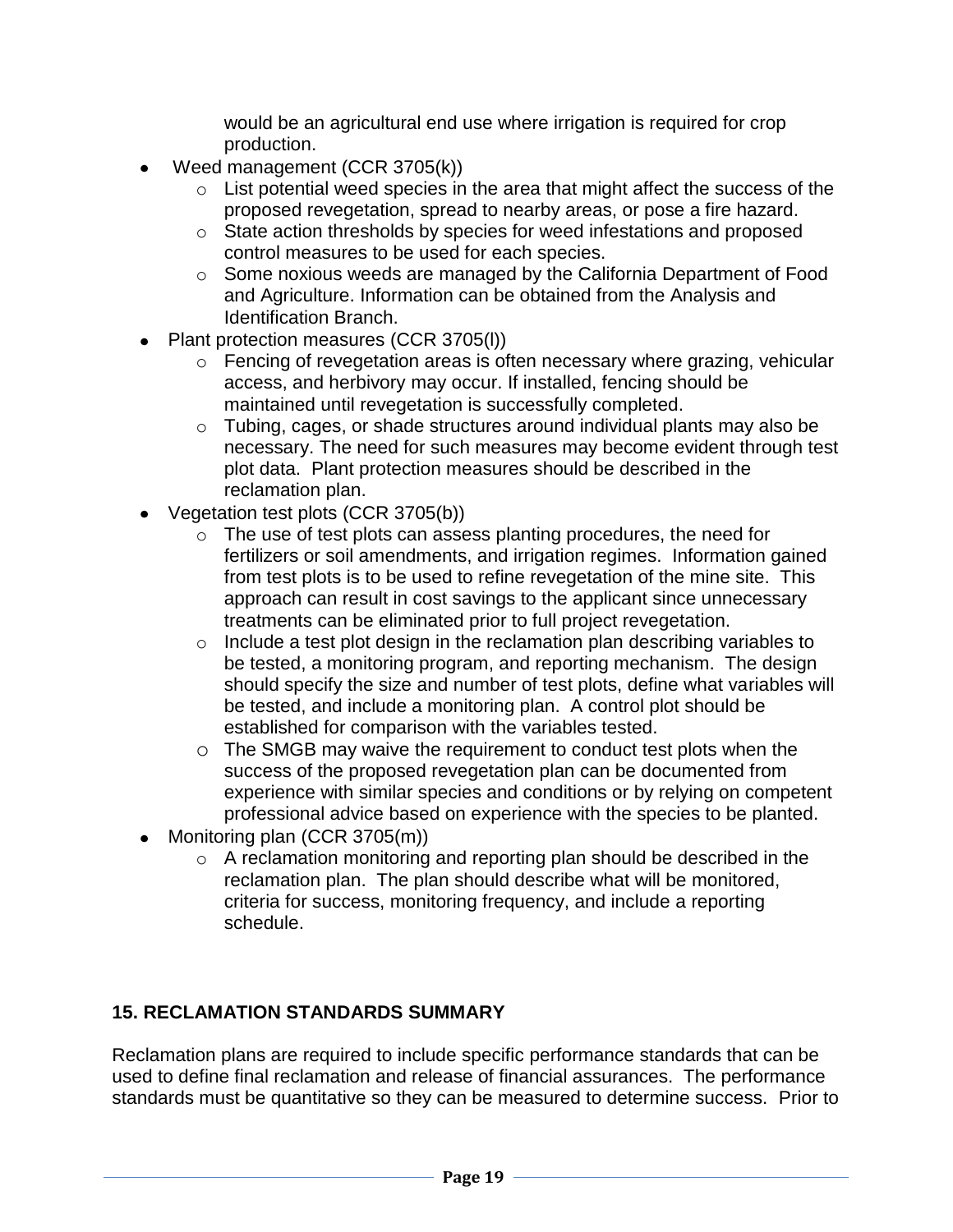approving a reclamation plan, the State Mining and Geology Board is required to certify that the plan is in compliance with the statewide reclamation standards and forward the plan to the Office of Mine Reclamation for a 30-day review pursuant to SMARA §2774. This section of the form provides a summary of the reclamation standards and is intended to facilitate both the preparation of a reclamation plan and the SMGB's review of the plan to ensure that the minimum statewide reclamation standards have been addressed.

The reclamation plan details how mined lands will be reclaimed to a beneficial end use. The Reclamation Plan Standards Summary includes reclamation standards that are commonly overlooked when reclamation plans are prepared. Specific standards included in the reclamation plan should be summarized in sections a through k below. If a specific standard does not apply, indicate with NA in the space provided.

### **a. Performance Standards for Wildlife Habitat.(CCR.3703):**

The reclamation standard adopted by the SMGB for wildlife habitat requires that mining operations be in compliance with the Federal Endangered Species Act of 1973, 16 U.S.C. section 1531 et. seq., and the California Endangered Species Act, Fish and Game Code section 2050 et seq. Complete the following sections to demonstrate that the mine will be in compliance with applicable requirements. In section a:

- 1. Provide a list of all rare, endangered, or threatened species or sensitive habitats that may be impacted by the mining operation.
- 2. Attach a copy of a biological survey report verifying the presence or absence of rare, endangered, or threatened species or sensitive habitats on the proposed mining site.
- 3. If mitigation is required pursuant to CEQA, check here to indicate that a copy of proposed mitigation measures is attached or will be provided to the SMGB prior to commencement of surface mining operations.

#### **b. Performance Standards for Backfilling, Regrading, Slope Stabilization, and Recontouring.(CCR 3704):**

The minimum statewide reclamation standards adopted by the SMGB require that cut slopes be stable with a factor of safety appropriate for the proposed end use. Fill slopes must not exceed 2:1 (horizontal:vertical) unless it can be demonstrated that steeper slopes will be stable with a factor of safety appropriate for the proposed end use and can be successfully revegetated. Complete the table provided for both interim and final cut and fill slopes providing both the slope gradient and respective factor of safety.

#### **c. Performance Standards for Backfilling Excavations and Recontouring Lands Disturbed by Open Pit Surface Mining Operations for Metallic Minerals. (CCR 3704.1**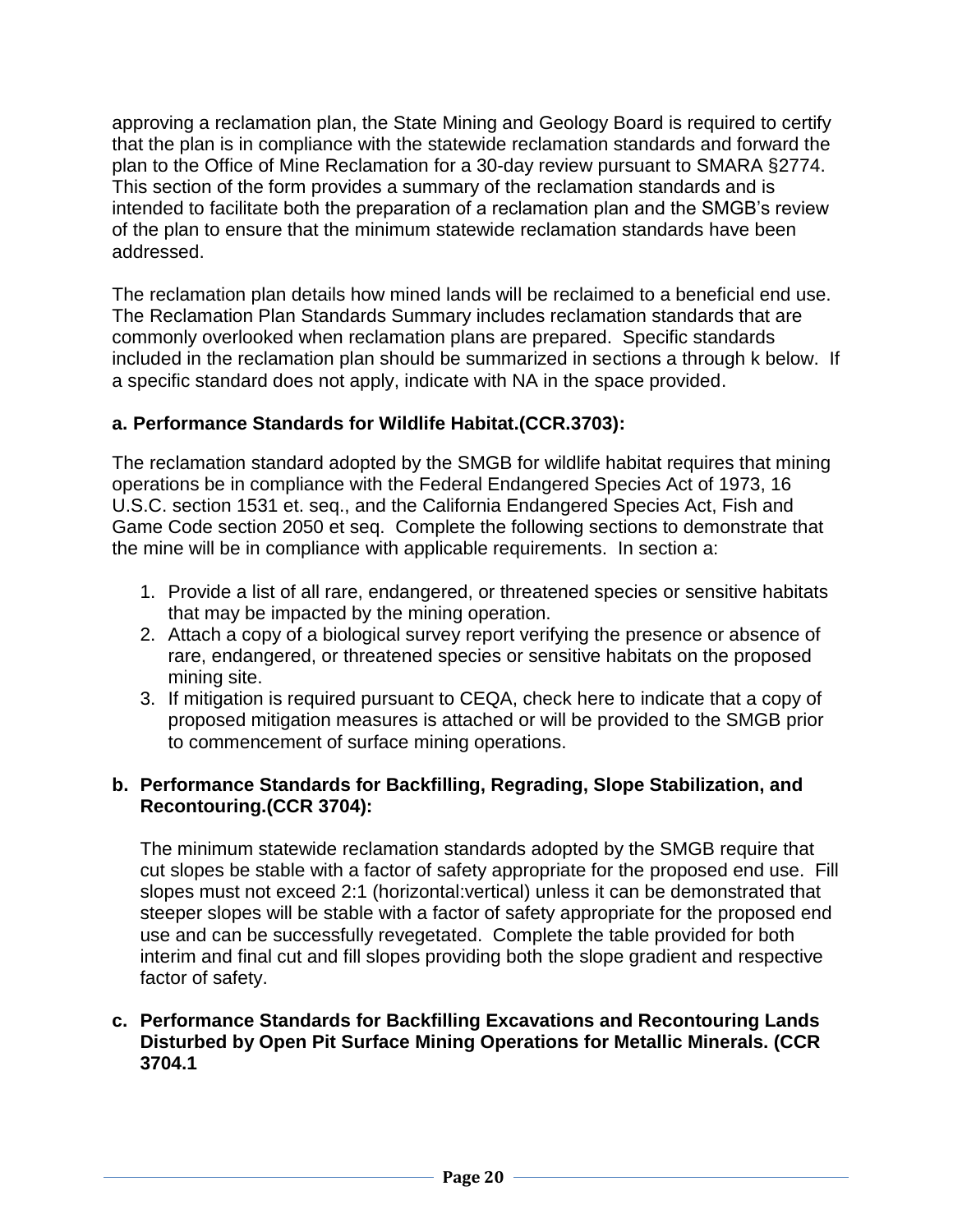Specific backfilling requirements apply to open pit metallic mining operations. Check yes if any of the following metallic minerals will be produced by the open pit extraction method:

- Precious metals (gold, silver, platinum);
- $\bullet$  Iron:
- Nickel;
- Copper;
- Lead;
- $\bullet$  Tin:
- Ferro-alloy metals (tungsten, chromium, manganese);
- Mercury:
- Uranium and thorium;
- Minor metals including rubidium, strontium, and cesium;
- Niobium and tantalum;

If yes, check the  $2^{nd}$  box to indicate that the reclamation plan includes a design for backfilling pursuant to CCR 3704.1.

### **d. Performance Standards for Revegetation. (CCR 3705)**

The minimum statewide reclamation standards adopted by the SMGB for revegetation require that mined lands be revegetated with native species unless specifically precluded by the proposed end use (i. e. agriculture, development, landfill, etc.). Where revegetation is required, quantitative standards for success must be adopted specifying cover, density, and species richness. In the table provided, indicate both the Latin and common name of the species to be planted and the seeding rate in terms of pure live seed (PLS). Also provide the cover, density, and species richness standard to be achieved prior to final reclamation and release of financial assurances.

If the mined lands will not be revegetated, provide a brief explanation as to why revegetation is not a component of reclamation (i.e. the proposed end use will be a peach orchard).

The minimum statewide reclamation standards require that noxious weeds be controlled. Provide a list of noxious weeds that occur on or in the vicinity of the proposed mine site. Provide a quantitative performance standard indicating the density at which weed control measures will be implemented.

#### **e. Performance Standards for Drainage, Diversion Structures, Waterways, and Erosion Control (CCR 3706).**

Rather than adopt redundant requirements for drainage, diversion structures, waterways, and erosion control, the SMGB recognized that the State Water Resources Control Board and the Regional Water Control Boards regulate these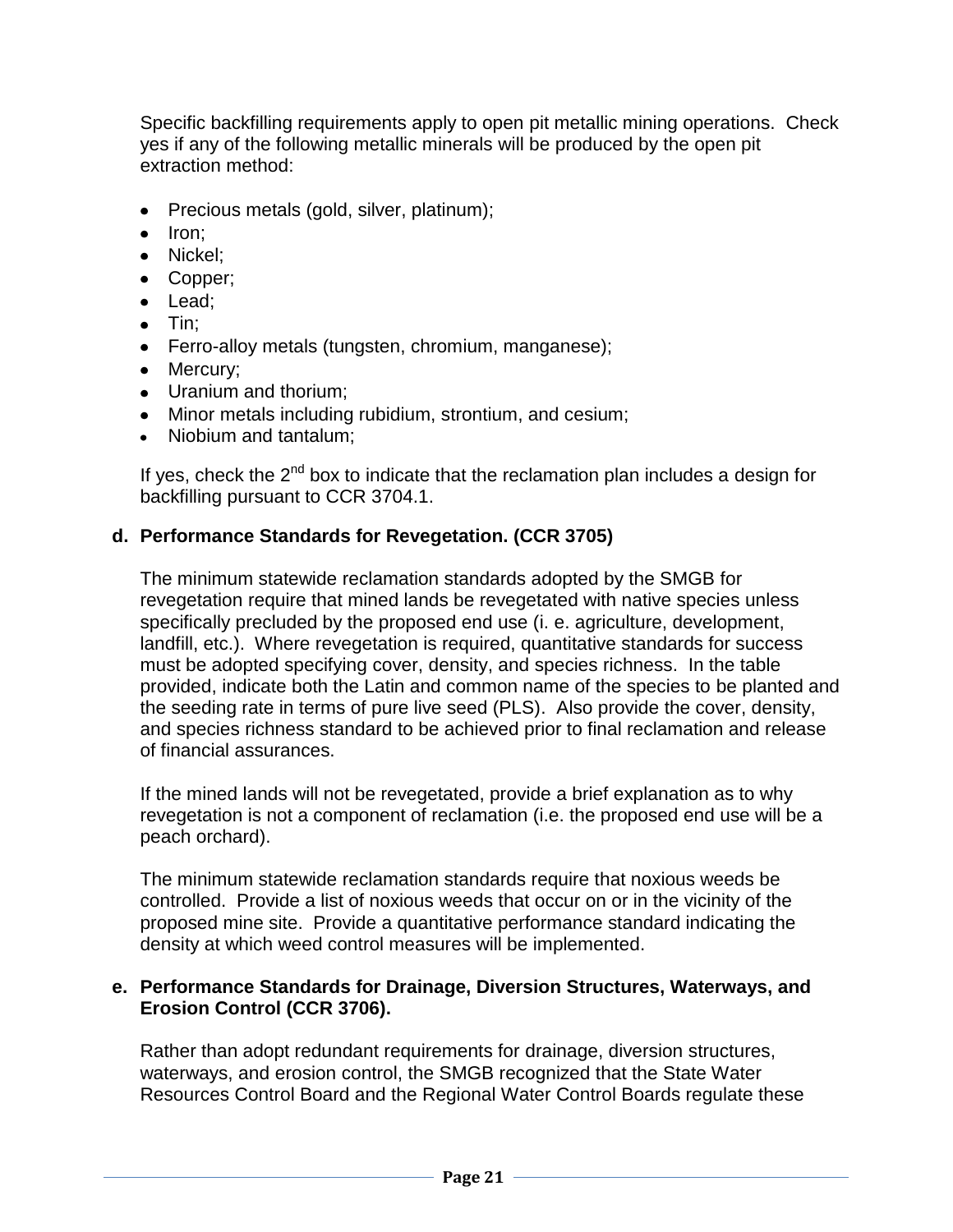natural resources by implementing the Federal Clean Water Act and the Porter-Cologne Water Quality Act. A Storm Water Pollution and Prevention Plan (SWPPP) is required for all mining operations that discharge storm water offsite. Confirmation that the mine has obtained the necessary permits to protect drainages and streams and to control erosion is all that is required to satisfy the statewide standard for drainage, diversion structures, waterways, and erosion control.

The SWPPP is intended to prevent offsite sedimentation and pollution. An exemption from the requirement for a SWPPP may be requested from the RWQCB if there will be no off-site discharge of storm water. By checking the first box, the mine operator agrees to obtain a SWPPP from the RWQCB and provide a copy of the SWPPP for the site prior to commencement of surface mining operations. If a SWPPP is not required, provide a copy of the exemption issued by the RWQCB.

Impacts to natural drainages, streams, and lakes are protected through implementation of the Clean Water Act or by obtaining a Lake and Streambed Alteration Agreement from the California Department of Fish and Game. By checking the second box, the operator agrees to obtain, if required, and provide a copy of a section 301 permit (CWA), section 404 permit (CWA), section 10 permit (River and Harbors Act) and provide a copy to the SMGB prior to commencement of surface mining operations. The operator also agrees to obtain and provide a copy of a Lake and Streambed Alteration Agreement, if required, to the SMGB prior to commencement of surface mining operations.

# **f. Performance Standards for Agricultural Land (CCR3707-3708**

The minimum statewide reclamation standard adopted by the SMGB for prime agricultural land requires that prime agricultural land be returned to a fertility level resulting in a crop productive capacity equivalent to or exceeding that of premining conditions.

The minimum statewide reclamation standard adopted by the SMGB for other (other than prime) agricultural land requires that mined lands be reclaimed so as to be capable of sustaining economically viable production of crops commonly grown in the surrounding area.

Check the first box to indicate if the mined lands are currently designated prime or non-prime agricultural land.

Check the second box if the end use is agriculture.

If the end use is agriculture, check the third box and state the performance standard in the space provided.

### **g. Performance Standards for Building, Structure, and Equipment Removal (CCR 3709).**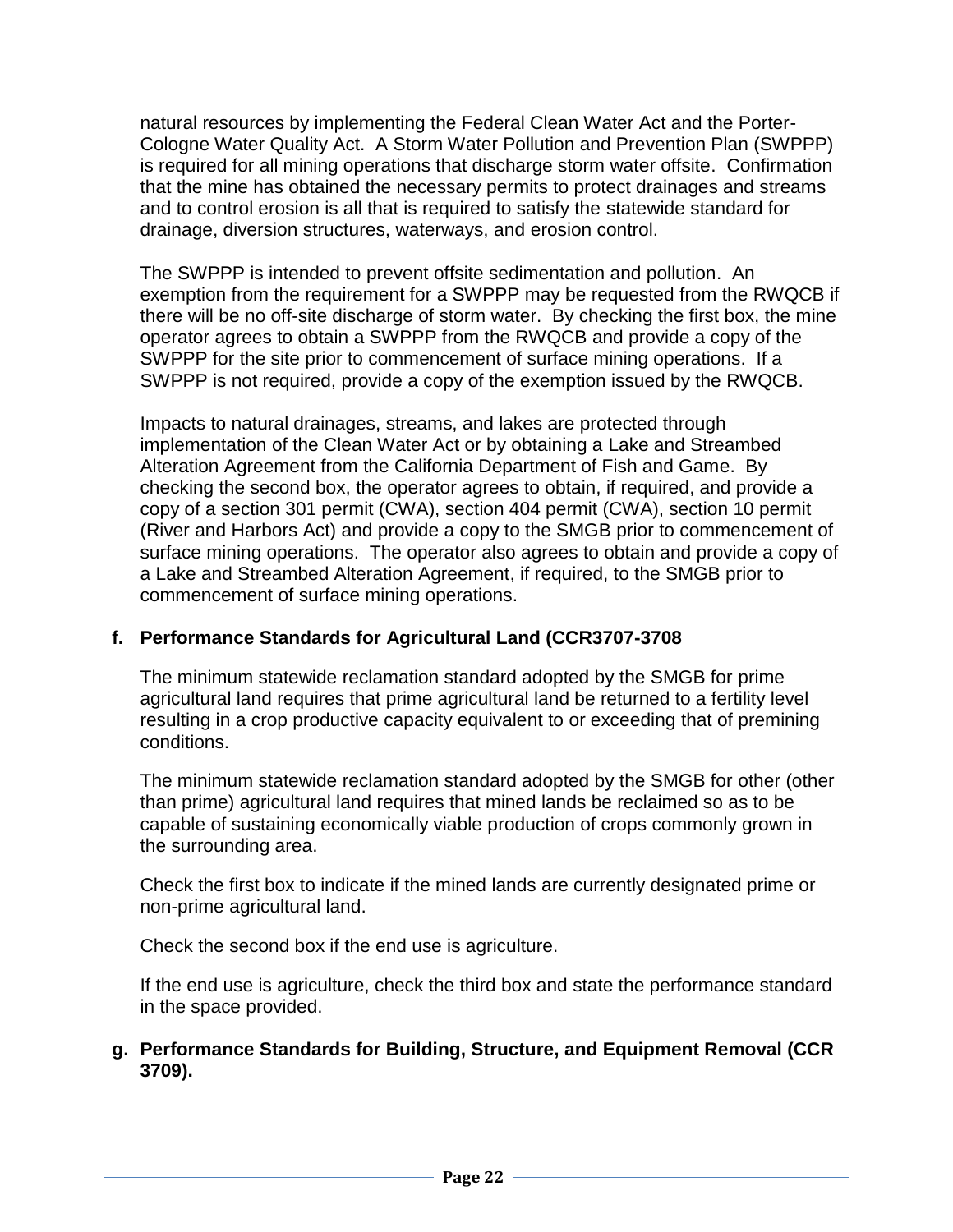The minimum statewide reclamation standards adopted by the SMGB for Building, Structure, and Equipment Removal require that all buildings, structures, and equipment be dismantled and removed from the mined lands prior to final reclamation, except for those buildings, structures, and equipment approved in the reclamation plan as necessary for the approved end use.

Check the first box if any buildings, structures, and equipment will remain on site following final reclamation. Check the second box to indicate that the reclamation plan narrative includes an explanation as to why any buildings, structures, and equipment that will remain on site are necessary for the proposed end use and indicate the page number in the reclamation plan narrative where the explanation can be found.

#### **h. Performance Standards for Stream Protection, Including Surface and Groundwater. (CCR 3710)**

The minimum statewide reclamation standards adopted by the SMGB requires that the mining operator obtain, if required, a Lake and Streambed Alteration Agreement from the California Department of Fish and Game, section 404 permit (CWA), and section 10 permit (Rivers and Harbors Act). By checking the first box, the operator agrees to obtain, if required, a section 301 permit (CWA), section 404 permit (CWA), section 10 permit (River and Harbors Act) and provide a copy to the SMGB prior to commencement of surface mining operations. The operator also agrees to obtain and provide a copy of a Lake and Streambed Alteration Agreement, if required, to the SMGB prior to commencement of surface mining operations.

The minimum statewide reclamation standards require that extraction of gravel from river channels be regulated to control channel degradation in order to prevent exposure of bridge supports, pipelines, or other infrastructure buried in or near the river channel. Extraction must also be regulated to prevent loss of spawning habitat, lowering of groundwater levels, and destruction of riparian vegetation. Changes in channel elevations must be monitored on an annual basis using records of annual extraction quantities, cross sections and/or aerial photographs that demonstrate that annual extraction rates are being regulated to prevent channel degradation.

By checking the first box, the operator agrees to obtain and provide a copy of a Lake and Streambed Alteration Agreement, if required, to the SMGB prior to commencement of surface mining operations. Any requirements imposed under the Lake and Streambed Alteration Agreement must be consistent with the contents of reclamation plan.

By checking the second box, the operator agrees to provide an annual in stream mining monitoring report to the inspector during or prior to the annual SMARA inspection that demonstrates that channel degradation is being controlled to prevent undermining of bridge supports, exposure of pipelines or other utilities, loss of spawning habitat, lowering of ground water levels, destruction of riparian vegetation,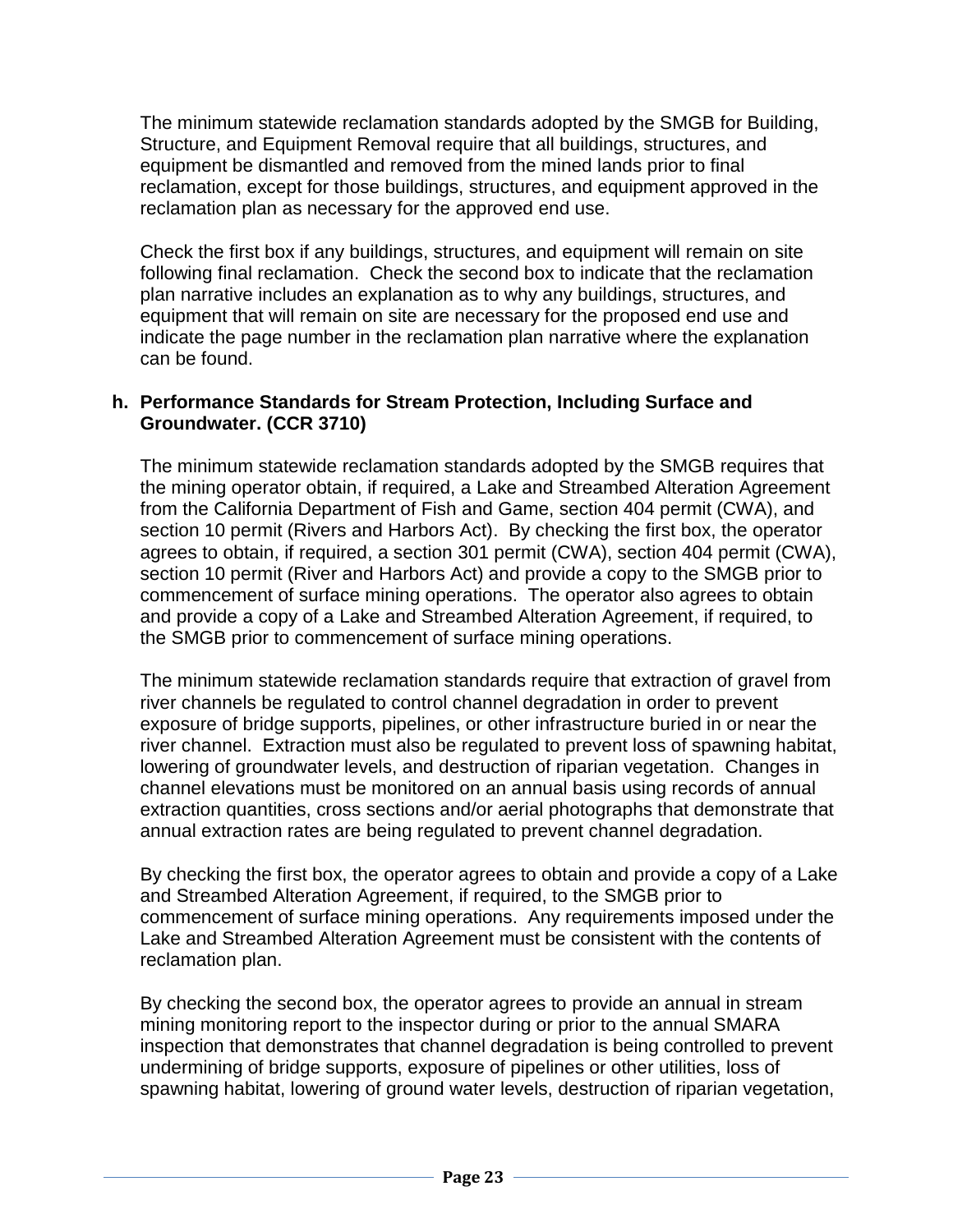or increased stream bank erosion. The monitoring report shall evaluate annual extraction quantities, annual cross sections, and changes in the thalweg profile and make recommendations on appropriate extraction rates and locations for the next year.

### **i. Performance Standards for Topsoil Salvage, Maintenance, and Redistribution. (CCR 3711)**

The minimum statewide reclamation standard requires that all topsoil be salvaged for use in reclamation when revegetation is a component of reclamation. All topsoil suitable for revegetation must be salvaged and stockpiled for later use in reclamation. Prior to salvage, topsoil resources are to be mapped and the total volume of salvageable topsoil estimated. If the total amount of salvageable topsoil needed for reclamation is not available on site, other suitable material capable of sustaining vegetation must be salvaged and stockpiled separate from topsoil stockpiles.

Check the first box if revegetation is an element of reclamation.

Check the second box to indicate that topsoil will be salvaged and indicate the total volume to be stockpiled and used for revegetation.

If the total volume of topsoil will not be adequate for successful revegetation, indicate the type of alternative growth media that will be utilized to ensure an adequate rooting zone for successful revegetation.

### **j. Performance Standards for Tailings and Mine Waste Management. (CCR 3712)**

The minimum statewide reclamation standards adopted by the SMGB requires conformance with the Clean Water Act which authorizes issuance of a National Pollutant Discharge Elimination System (NPDES) permit. Regulations approved by the State Water Resources Control Board require that a mine site that discharges storm water that has contacted any overburden, raw material, intermediate products, finished products, by-products, or waste products located on the mine site obtain a NPDES permit. By checking box one, the operator agrees to provide a copy of the site NPDES permit (or a copy of the determination from the Regional Water Quality Control Board (RWQCB) that the permit is not required) to State Mining and Geology prior to commencement of surface mining operations.

If your activities involve discharges such as those to land or groundwater or from diffused sources, you must complete and file a Report of Waste Discharge with the appropriate RWQCB in order to obtain Waste Discharge Requirements (WDRs). By checking box two, the mine operator agrees to provide a copy of the site WDRs to the State Mining and Geology Board prior to commencement of surface mining operations.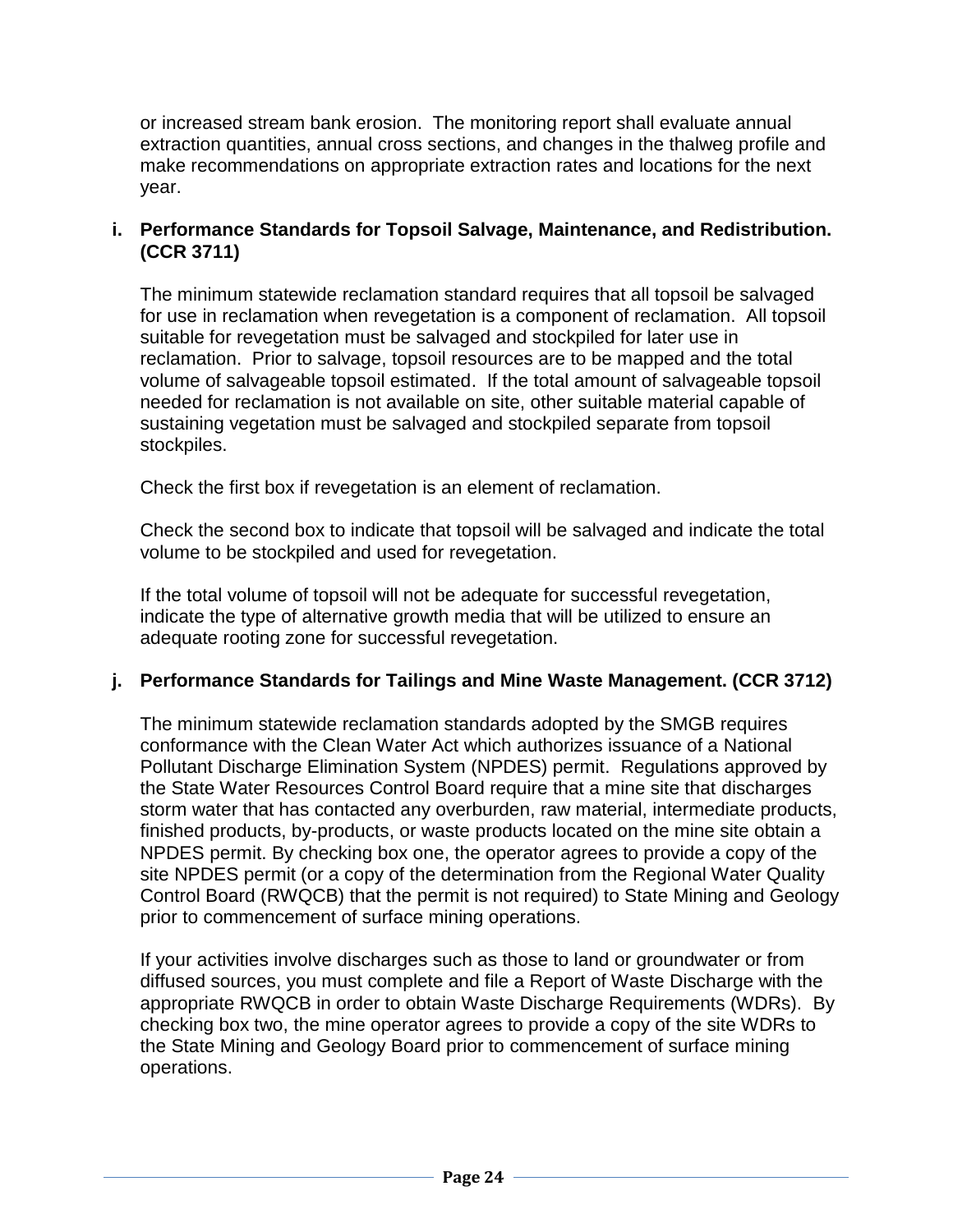The RWQCB may require a closure plan for any mine waste or tailings facilities located on the mine site. By checking box three, the operator agrees to provide a copy of any closure plans for tailings and mine waste units mandated by the Regional Water Quality Board to the State Mining and Geology Board prior to commencement of surface mining operations.

### **k. Performance Standards for Closure of Surface Openings. (CCR 3713)**

The minimum statewide reclamation standards adopted by the SMGB requires that all water wells and monitoring wells be abandoned in accordance with specific requirements of the Water Code. In addition, all portals, shafts, or other underground openings must be gated or otherwise protected to eliminate any threat to public safety while preserving access for wildlife habitat. By checking the box, the operator is verifying that a plan for abandoning wells and a plan for closure of all portals, shafts, or other underground openings is included in the reclamation and is providing the page number where the plan can be found.

### **16.PREPARER:**

Provide name of preparer of the reclamation plan, and date.

### **17. SUBMITTED BY:**

Provide name and contact information of individual who submitted the reclamation plan to the Lead Agency.

### **18. STATEMENT OF RESPONSIBILITIES:**

Provide name and title of the individual(s) who accept responsibility for reclamation of all mined lands as described and submitted herein, and is in conjunction with SMARA and the State Mining and Geology Board's regulations, and with any modifications requested by the administering agency as Conditions of Approvals.

### **19. LEAD AGENCY CERTIFICATION:**

Signature of Board's Executive Officer or his/her designee certifying that the reclamation plan complies with SMARA and the Board's regulations. Provide name and title of designee if signing form.

### **20. ATTACHMENTS:**

The following documents must be attached to the reclamation plan when it is submitted to the board for approval. For new reclamation plans, documents specified under b,c,d, and e must be forwards to the SMGB prior to the commencement of surface mining operations.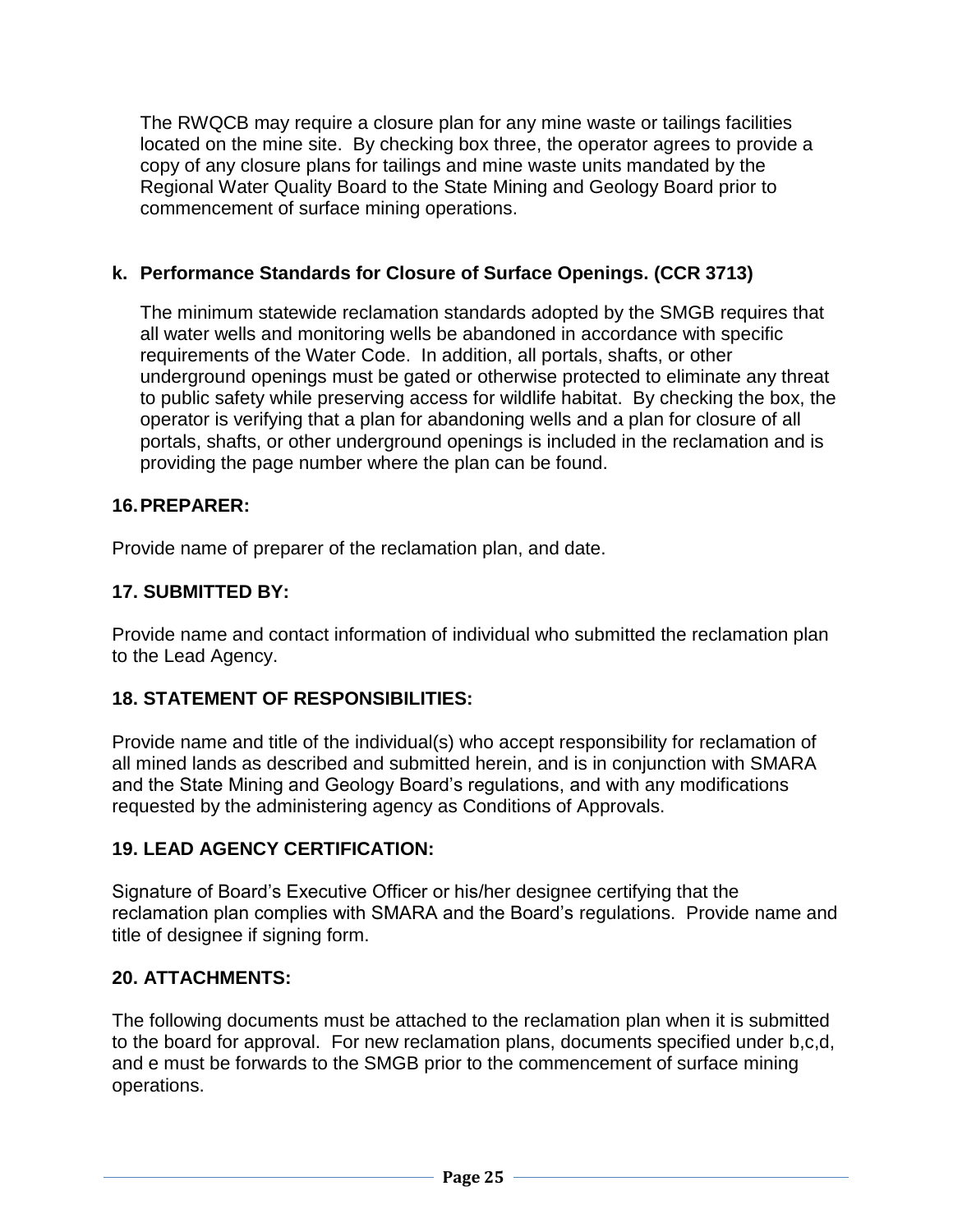- **a.** A copy of the proposed financial assurance cost estimate. If changes in the amount of an existing financial assurance are proposed, attach a revised cost estimate.
- **b.** A copy of the mining permit or conditional use permit. If a permit has not been approved, attach a copy of the application submitted to the permitting agency. If the operation is claiming vested rights, attach the document(s) that demonstrate the prior determination of those rights or a request for a determination to the Board.
- **c.** A copy of the Mitigation and Monitoring Plan developed to ensure implementation of mitigation adopted pursuant to the California Environmental Quality Act (CEQA).
- **d.** A copy of the Storm Water Pollution and Prevention Plan (SWPPP) required by the Regional Water Quality Board.
- **e.** Copies of any other permits, such as a Lake and Streambed Alteration Agreement, Storm Water Permit, National Pollutant Discharge Elimination System Permit, Waste Discharge Requirements, Clean Water Act Section 301 and 404, Rivers and Harbors Act Section 10, and any other permits as applicable.